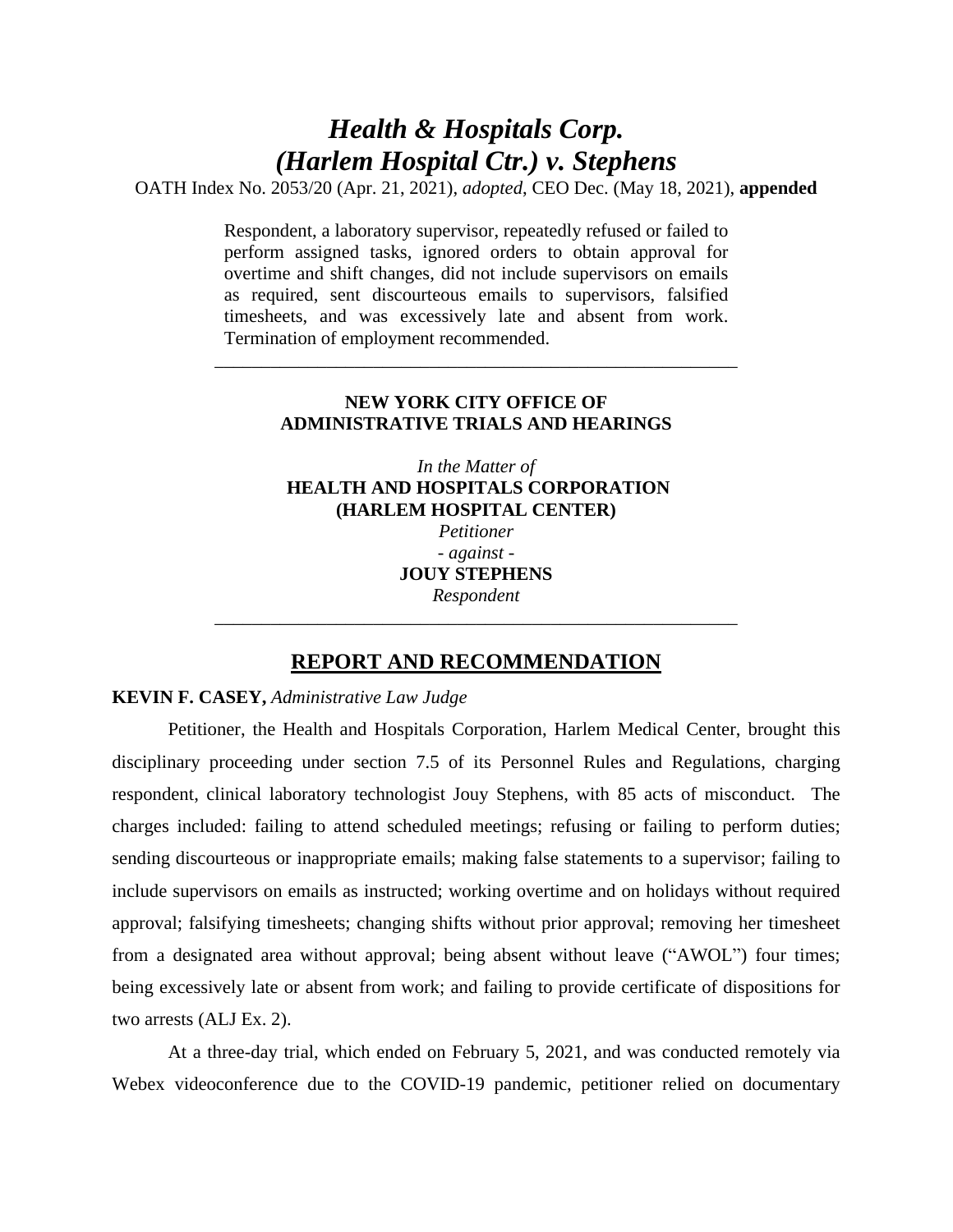evidence and the testimony of a former employee. Respondent testified in her own behalf, called two other witnesses, and offered documentary evidence.

For the reasons stated below, most of the charges should be sustained and respondent's employment terminated.

### **ANALYSIS**

The charges arise from respondent's conduct as a Microbiology Supervisor in Harlem Hospital's Pathology Department from July 2018 to November 2019. At trial, petitioner relied primarily on contemporaneous documents, including emails to and from respondent; Dr. Helen Richards, Director of Pathology; Dr. Eskoban Ebose, Senior Associate Director of Pathology; and Maria Rienton, Assistant Director of Pathology (Tr. 81-82). Petitioner also presented testimony from Heeral Mody, a labor relations specialist, who investigated the allegations against respondent (Tr. 148-49, 152, 171).

Denying any wrongdoing, respondent offered inconsistent and incredible claims. For example, she denied knowing Dr. Ebose or Ms. Rienton and claimed that she knew nothing about most of the emails that petitioner presented (Tr. 94-95, 102, 107, 284, 379). Yet she also claimed that Dr. Ebose had harassed her, Ms. Rienton had a "fancy title" but was not her supervisor, and petitioner had "fired" Dr. Ebose and Ms. Rienton (Tr. 82, 85, 228-29, 364, 380; Pet. Exs. 2, 3, 24, 34).

#### **Background**

On June 11, 2020, a pre-trial conference scheduled for June 22 was adjourned to July 27, at the request of respondent's attorney, Jay Jaffe (ALJ Ex. 1). On July 24, this tribunal granted Mr. Jaffe's motion to withdraw as counsel due to a breakdown in communication with respondent (Tr. 4). After respondent phoned in during the July 27 conference and stated she would not be participating, trial was scheduled for September 9, 2020.

In August 2020, this tribunal sent an email to the parties reminding them of the trial date and advising respondent that she had a right to an attorney or other representative to assist her (ALJ Ex. 1). At 11:00 p.m. on September 8, respondent sent an email to this tribunal stating that she would not be attending trial the next day and requesting an adjournment (ALJ Ex. 1). Shortly before 9:00 a.m. the next day, I replied to respondent via email and told her to phone the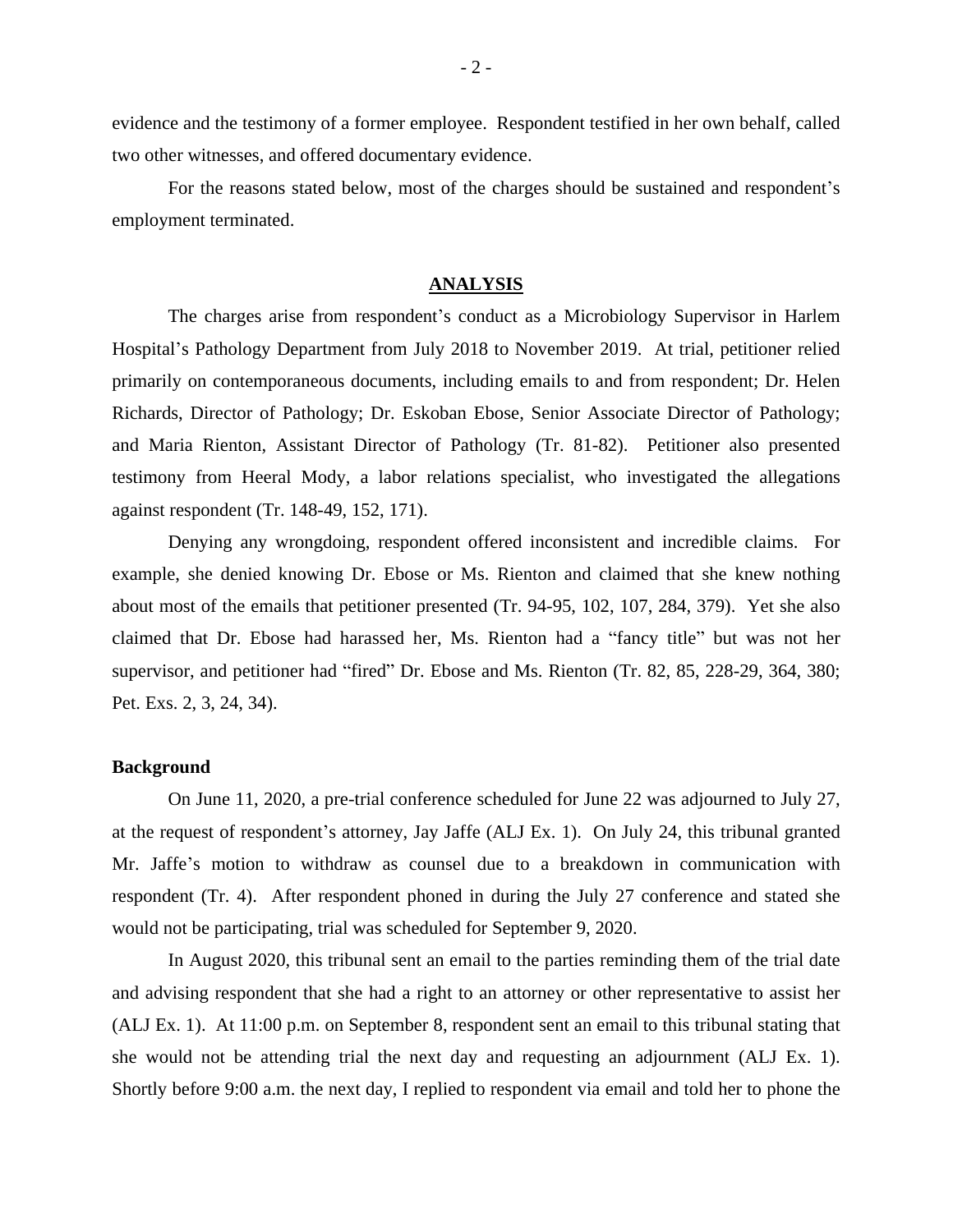number that had been provided at the trial's scheduled start time, 9:30 a.m., to make her application (ALJ Ex. 1; Tr. 5-6). When respondent failed to call in, I phoned her and, after a brief conversation, she hung up (Tr. 7). I called back and left a message on respondent's voicemail, explaining that if she failed to call in the trial could go forward in her absence (Tr. 9). Petitioner's counsel objected to any further delay and noted that she had two witnesses who were prepared to testify (Tr. 10-11). I adjourned the matter to the afternoon, to give respondent more time to call back (Tr. 10-12).

Shortly after noon, respondent called and asked to postpone trial until the pandemic was over because she was having difficulty obtaining an attorney (Tr. 411-12, 417). Respondent said that she had no prior contact with this tribunal, her union, or Mr. Jaffe. She claimed that she only found out the prior day that Mr. Jaffe was no longer her attorney (Tr. 411-14, 417). A representative from respondent's union was on the Webex call and she disputed respondent's claims (Tr. 422). Over petitioner's objection, I adjourned trial to December 9, 2020 (Tr. 24-26; ALJ Ex. 1). Respondent, who had hung up during the call, was advised via email to act promptly to obtain counsel and cautioned that if she failed to appear on December 9, the trial would go forward in her absence (ALJ Ex. 1).

On December 7, 2020, via email, respondent requested another adjournment to obtain counsel (ALJ Ex. 1). Petitioner opposed respondent's request (ALJ Ex. 1; Tr. 26). I advised respondent to appear on December 9 to discuss her application (ALJ Ex. 1).

On December 9, 2020, respondent renewed her request for an adjournment and said that a local elected official was assisting her to obtain counsel, who would be available in January 2021 (Tr. 23, 29-31, 69). I noted that respondent's previous attorney, Mr. Jaffe, was relieved six weeks before the first trial date, respondent waited until the eve of trial to request an adjournment, and the matter had been adjourned three months over petitioner's objection for respondent to obtain new counsel (Tr. 23-25). Respondent insisted that she did not know who Mr. Jaffe was, she had no contact with him, and that her union never communicated with her about obtaining an attorney (Tr. 27, 33-34, 41-43). Though respondent acknowledged that she contacted this tribunal in July, she also claimed that she had not received any emails from petitioner or this tribunal (Tr. 62). When respondent refused to provide her email address, I advised her that further correspondence would be sent to her work email (Tr. 64).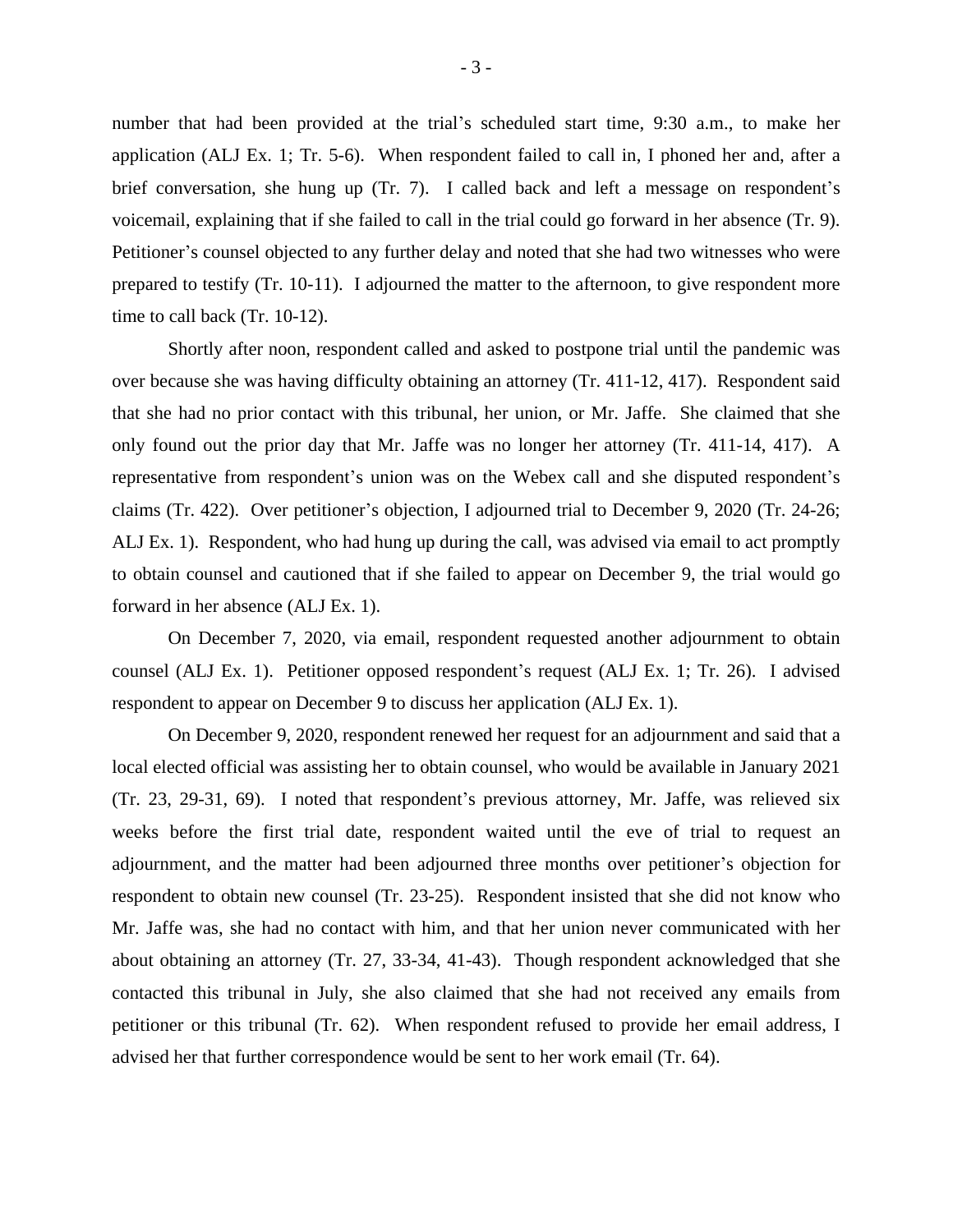Petitioner opposed any further adjournment (Tr. 27). Respondent's former counsel and a representative from respondent's union disputed respondent's claims regarding the union's efforts to assist her and provided a copy of a text message exchange with respondent as well as correspondence that had been sent to respondent, via first-class, certified, and electronic mail (Tr. 33-34, 44-51, 49-50, 57-58; ALJ Ex. 1). Respondent claimed that she had no recollection of that communication (Tr. 67).

Based on the age of the case, respondent's delay in making her request, her refuted claim that her union and former attorney had made no effort to contact her, and the prior three-month adjournment for respondent to obtain new counsel, I denied her request for another adjournment (Tr. 69, 71). However, I advised the parties that after petitioner presented its evidence, trial would resume in January (Tr. 69, 71). After petitioner began introducing documents in evidence, respondent refused to participate and hung up (Tr. 72-74, 121-22).

Respondent failed to show good cause for a second adjournment. *See* 48 RCNY § 1- 32(b) (requiring good cause for adjournment); *Rao v. Gunn*, 73 N.Y.2d 759, 761 (1988) (disciplinary matter may proceed where agency had a strong interest in resolving the charges and employee requested an indefinite adjournment); *Health & Hospitals Corp. (Kings Co. Hospital Ctr.) v. Kahn*, OATH Index No. 1051/15 at 2 (July 15, 2015) (noting that "last-minute adjournment requests are disfavored" and "subject to the most rigorous scrutiny"). And respondent suffered no prejudice by the denial of a second adjournment. On December 9, 2020, petitioner offered documents in evidence. On December 28, new counsel appeared pro bono on her behalf and received a three-week continuance, over petitioner's objection, to review the evidence and prepare respondent's defense (ALJ Ex. 1; Tr. 148).

When trial resumed on January 25, 2021, petitioner called Ms. Mody, a former employee, as witness. Ms. Mody recalled that she worked for petitioner as a labor relations specialist and she investigated the allegations against respondent (Tr. 153-54, 174, 193). Ms. Mody also investigated multiple claims that respondent had made against Dr. Ebose, including allegations of verbal harassment, and was unable to substantiate any of them (Tr. 173). According to Ms. Mody, she never received complaints about Dr. Ebose from any other employee and, contrary to respondent's claims, petitioner did not "fire" him; he retired (Tr. 82, 171, 195, 197-98).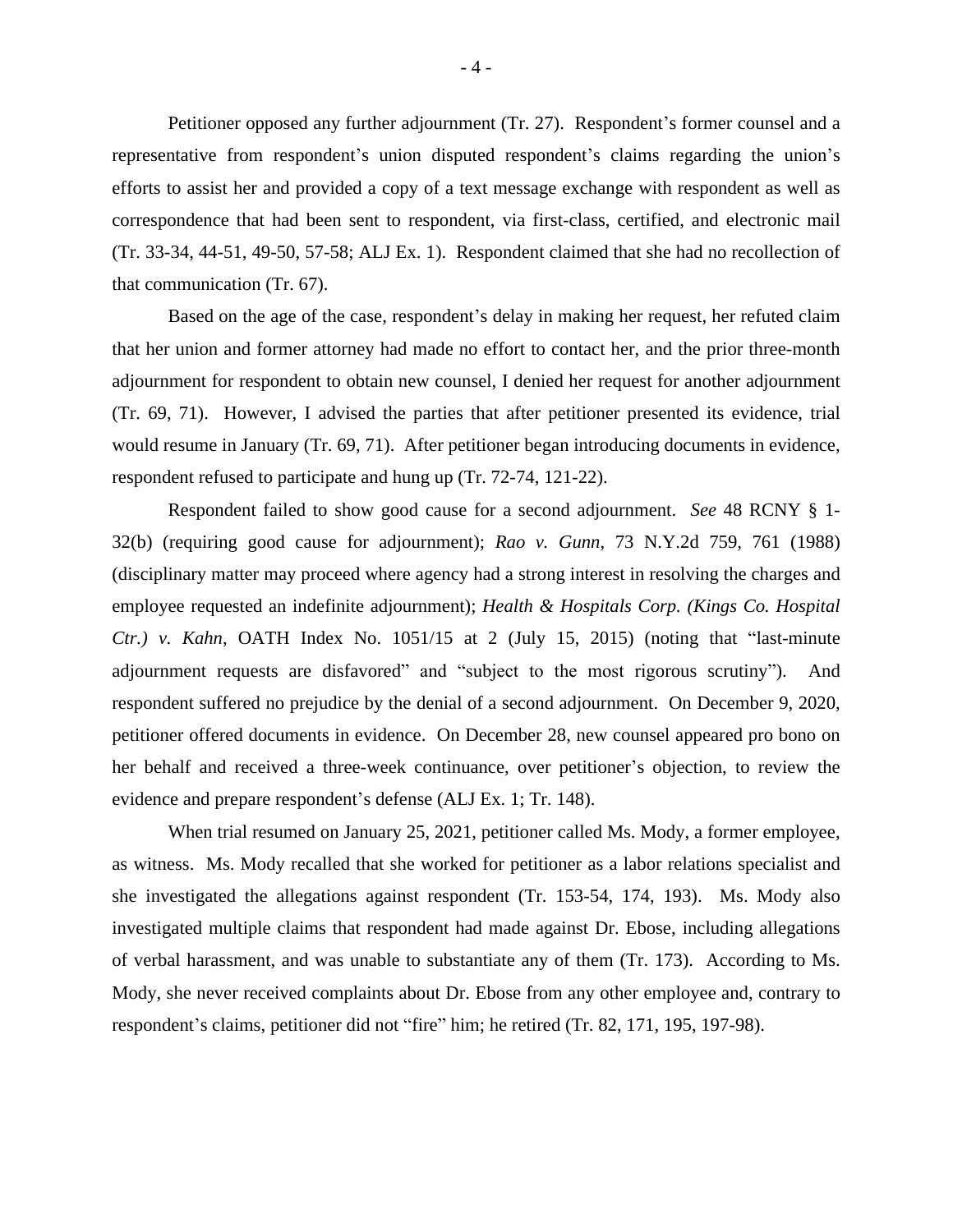Though Ms. Mody testified credibly, she was not an eyewitness to the misconduct that was allegedly committed by respondent (Tr. 177, 203). To prove the specific charges, petitioner presented voluminous, contemporaneous documents.

Respondent objected to petitioner's reliance on documents. Hearsay is admissible in administrative proceedings and may form the sole basis for findings of fact. *See Police Dep't v. Ayala*, OATH Index No. 401/88 (Aug. 11, 1989), *aff'd sub nom. Ayala v. Ward*, 170 A.D.2d 235 (1st Dep't 1991); *Gray v. Adduci*, 73 N.Y.2d 741 (1988); *Health & Hospitals Corp. (Kings Co. Hospital Ctr.) v. Hutchinson*, OATH Index No. 1937/12 at 5-6 (Sept. 28, 2012). Relevant considerations include the level of detail, corroboration, the burden of production, and the declarant's identity, availability, personal knowledge, and independence or bias. *See Dep't of Environmental Protection v. Barnwell*, OATH Index No. 177/07 at 7-8 (Sept. 18, 2006).

Here, most of the allegations were based on complaints from Dr. Ebose and Ms. Rienton. Dr. Ebose was prepared to testify and called in, via Webex, on the first day of trial, before it was adjourned; however, neither he nor Ms. Rienton worked for petitioner by the time trial resumed in January 2021 (Tr. 197-98). Petitioner did not show what efforts it made to contact those former employees, but that is not dispositive. The detailed documentary evidence was prepared at the time of the alleged misconduct and in many instances was corroborated by respondent's own emails.

Though respondent suggested that emails attributed to her were fraudulent, she offered no credible evidence to support that claim and she acknowledged that her emails were protected by a password that she had not shared with anyone (Tr. 366-67). Indeed, respondent's trial testimony belied her claims that she knew nothing about the contents of emails and other documents. Thus, except where noted, I found petitioner's documentary evidence to be reliable.

The specific allegations are addressed below.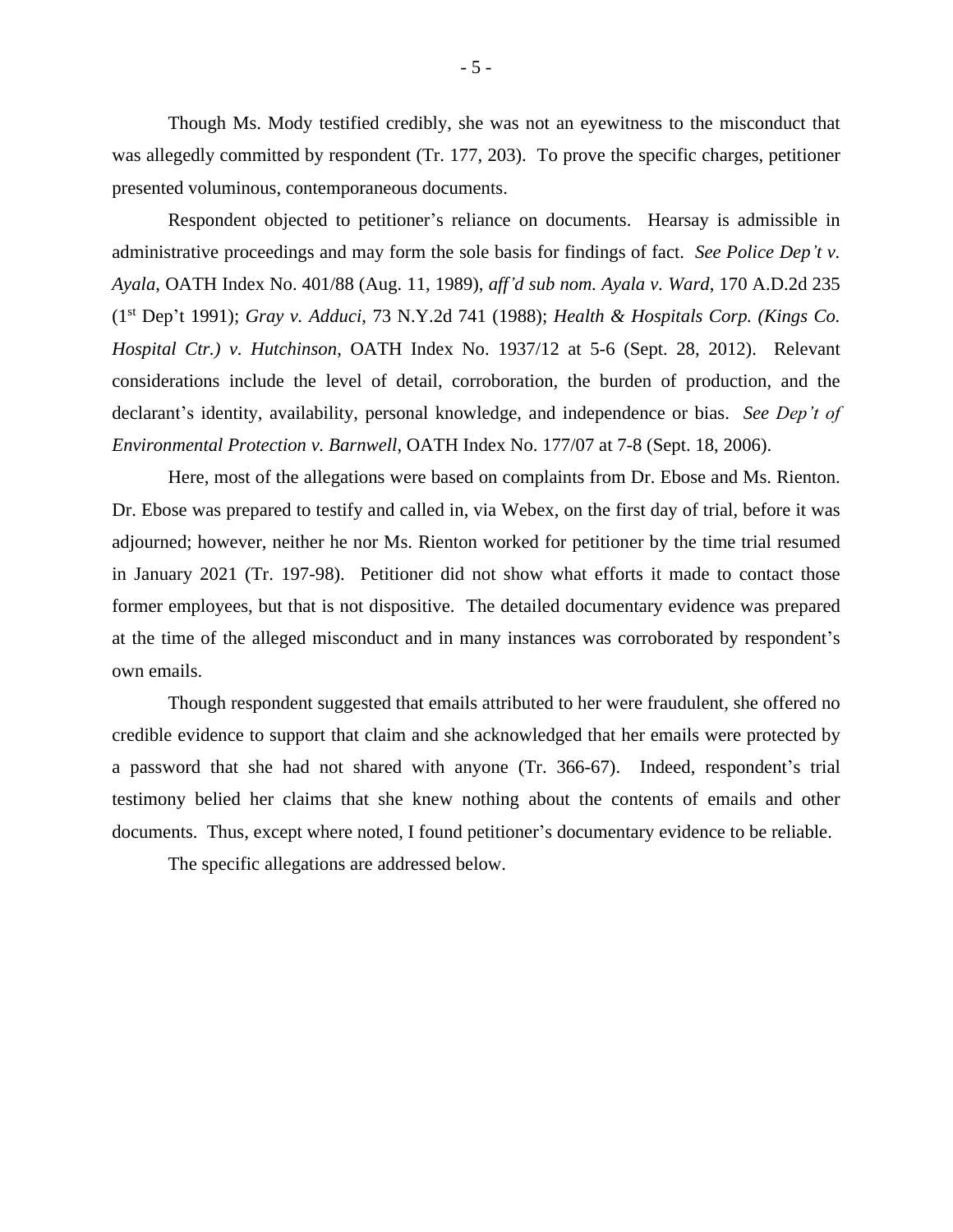# **Neglect of duties<sup>1</sup>**

Petitioner alleges that respondent neglected her duties by failing to attend meetings, provide data, and perform tasks. To prevail, petitioner needed to show that respondent had an obligation to perform a task, she was aware of that duty, and she failed to perform it. *See Branam v. Simons*, 300 A.D.2d 973 (3d Dep't 2002) (misconduct found where 911 dispatcher negligently sent emergency personnel to wrong address). Neglect of duty is more than an error in judgment. *See Dep't of Sanitation v. Richards*, OATH Index No. 529/06 at 3 (Feb. 3, 2006) (minor error, corrected during supervision, is not misconduct). Here, the evidence showed that respondent neglected numerous tasks that were assigned to her.

Petitioner alleges that respondent failed to provide information to the "Cerner Team" on July 9, 2018, did not work collaboratively on September 21, 2018, and failed to attend meetings with the Cerner Team on six occasions: July 9, July 10, August 24, September 7, September 21, and December 4, 2018 (ALJ Ex. 2, specifications 1, 2, 3, 11, 12, 13, 14, 45). Respondent testified that the Cerner Team included outside consultants who were assisting laboratories with software (Tr. 277). Though respondent met with the Cerner Team on other occasions and had a good rapport with them, she insisted that she was not notified about the specific meetings at issue (Tr. 239, 277-78, 368). These charges should be sustained, in part.

On June 29, 2018, Dr. Ebose sent an email, labeled "high importance," to respondent regarding meetings with the Cerner Team on July 9 and 10, 2018 (Pet. Ex. 26). Despite that clear directive, the evidence showed that respondent failed to provide information to the Cerner Team and failed to attend meetings on July 9 or 10.

On July 10, 2018, Dr. Ebose sent an email to respondent stating, "Yesterday [July 9], you were not available to the Cerner Team who is visiting all week for Microbiology data collection" (Pet. Ex. 26). He reported that he went to the laboratory at noon and again 30 minutes later, but "none of the microbiology staff knew your whereabouts" and that respondent "was unavailable to provide needed information to the Cerner Team" (Pet. Ex. 26). Dr. Ebose noted that

 $1$  The petition referred to specific acts that respondent committed or omitted, along with dates, and asserted "the foregoing" violated Rule 7.5 of its Rules and Regulations, its Code of Conduct, and other policies and procedures (ALJ Ex. 1). It would have been preferrable for each specification to cite to a specific section of each rule or procedure that was violated, but there was no undue prejudice because the petition and documentary evidence informed respondent of the alleged misconduct. *See Health & Hospitals Corp. v. Case*, OATH Index No. 595/95 (Apr. 6, 1995) (noting that better practice is to include specific rule violation, but no prejudice where discovery and petition provided respondent with adequate notice of the charges). Petitioner also provided a summary of Ms. Mody's investigation that identified the exhibits that corresponded to each specification (Pet. Ex. 59; Tr. 142).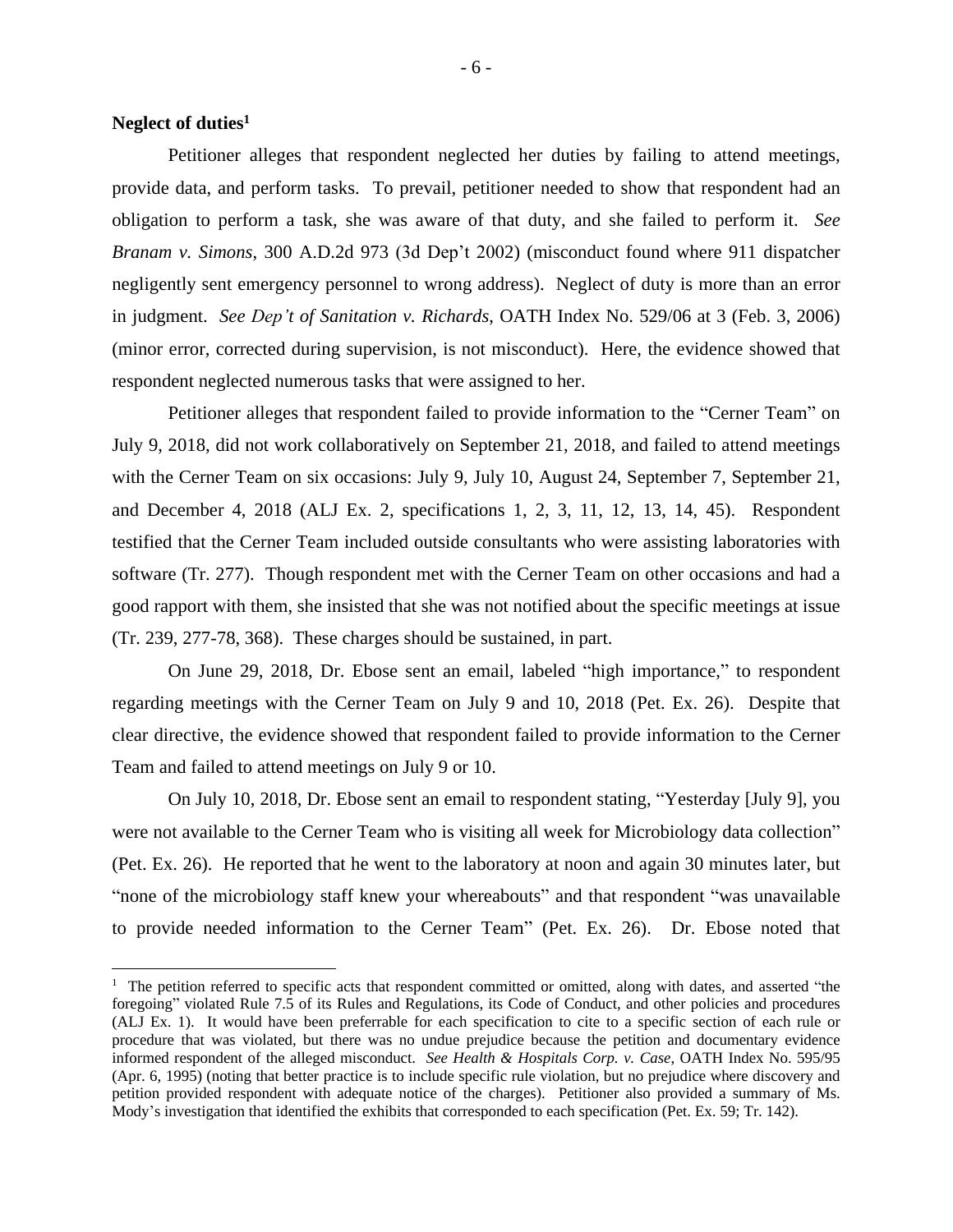respondent was also unavailable on July 10 (Pet. Ex. 26). Based on this evidence, petitioner proved specifications 1, 2, and 3, which allege that respondent failed to attend two meetings and did not provide information needed for those meetings.

The evidence regarding the remaining specifications is not as clear. In an email exchange beginning shortly after 4:00 p.m. on September 21, a Cerner representative notified Dr. Ebose, Ms. Rienton, and Director of Pathology Dr. Richards, that nobody from Microbiology attended meetings on August 24, September 7, or September 21 (Pet. Ex. 26). Dr. Ebose noted that respondent, the Microbiology Supervisor, was required to attend those meetings (Pet. Ex. 26). However, respondent replied via email, "I was never told about this" and it was her understanding that a co-worker, Dianne Davis, was involved with the project (Pet. Ex. 26). Dr. Ebose replied by referring to the June 29 email assigning her to this task and stating that Ms. Davis "took over when you failed to arrive or show up on several occasions" (Pet. Ex. 26).

Petitioner did not offer any document sent prior to September 21 to prove that respondent knew that meetings were scheduled for August 24, September 7, or September 21. Instead, petitioner introduced an email from September 24, which stated that the meetings had been set up since "late August" and respondent's name was on the invitation (Pet. Ex. 26). Notably, the emails also suggest that a co-worker, Ms. Davis, "took over" the task. There was no proof that respondent was told before September 24 that Ms. Davis was only temporarily re-assigned to this task. When respondent was notified on September 24 that she was still required to attend the meetings, she asked for data that had been collected and offered to help complete the project (Pet. Ex. 26). Because petitioner failed to provide a copy of the notice that was reportedly sent to respondent in "late August," it did not prove that respondent was aware of the dates of meetings that she missed in September or that she failed to work collaboratively, as alleged in specifications 11, 12, 13, and 14.

Specification 45 alleges that respondent also "failed to attend the scheduled microbiology meeting with the Cerner team" on December 4, 2018. The only evidence to prove the charge was a brief email sent from Ms. Rienton to respondent at 9:55 a.m. on December 4, marked "high" importance with "Cerner Meeting Today" in the subject line. In the body of the email, Ms. Rienton wrote, "Hi Jouy, Cerner people were looking for you today. I came to your lab and office and you are not there. Please come on time [to these] meetings" (Pet. Ex. 27). The email does not show that there was a scheduled meeting on December 4, what time the meeting was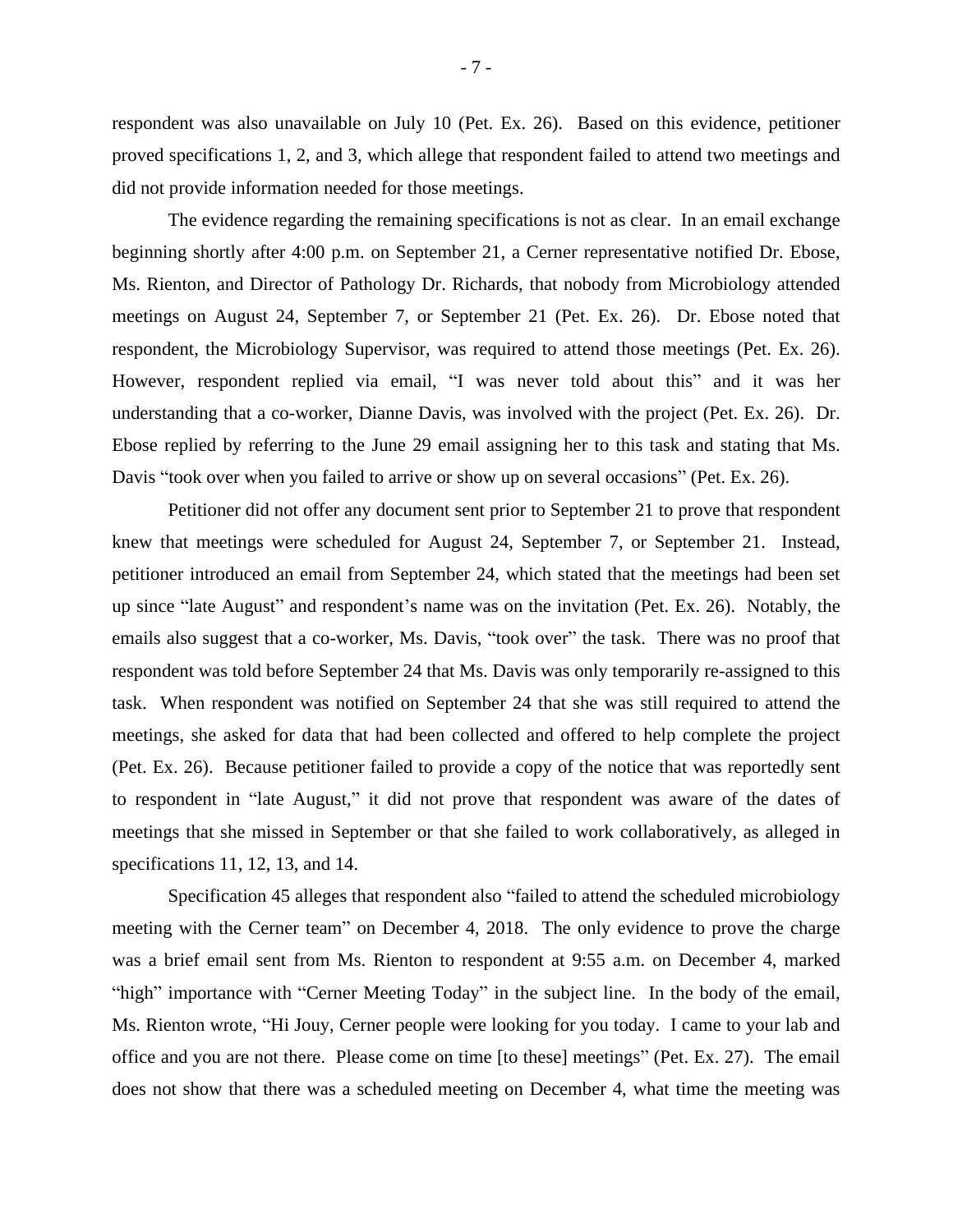scheduled for, whether respondent received prior notice of the meeting, or what she did after receiving Ms. Rienton's email. Thus, specification 45 should be dismissed because petitioner failed to prove that respondent was aware of the meeting or that she failed to attend it.

Specification 81 alleges that respondent failed to sign her timesheet when she arrived and left for work on September 22, 2019. This specification should be dismissed because it appears to have been an isolated, minor oversight and does not rise to the level of misconduct.

#### **Insubordination**

Petitioner alleges that respondent refused to perform assigned tasks on seven occasions (ALJ Ex. 2, specifications 15, 30, 36, 56, 69, 77, and 78). These specifications should be sustained, in part.

To prove insubordination, petitioner needed to show that a supervisor ordered respondent to perform a task and she refused to carry it out. *See McGinigle v. Town of Greenburgh*, 48 N.Y.2d 949, 951 (1979). Absent threats to health or safety, an employee must "obey now, grieve later." *Admin. for Children's Services v. Rosenblatt*, OATH Index No. 1507/04 (Dec. 13, 2004), *aff'd*, 36 A.D.3d 458 (1<sup>st</sup> Dept 2007). The order need not be a formal command if it is a clear request. *Dep't of Environmental Protection v. Schnell*, OATH Index No. 2262/00 at 8 (Oct. 25, 2000) (rejecting the argument that there is no obligation to comply where supervisor does not utter the phrase "direct order"). Refusal need not be expressed; it can be inferred from a deliberate, passive failure to comply. *See Health & Hospitals Corp. (Correctional Health Services) v. LaSane*, OATH Index No. 1165/02 at 6-7 (Aug. 8, 2002).

Specification 15 alleges that respondent refused to comply with a direct order when she failed to work with Cerner Team during data collection on September 21, 2018. This specification concerns data collection and differs from specification 13, which accused her of failing to attend a meeting, but it suffers from the same defect. The allegations are based on emails written three days after the meeting, when Dr. Ebose noted that there "was a problem with Cerner data collection task" assigned to respondent, she "failed to perform the task," and she claimed that she was not told about the task (Pet. Ex. 26). At trial, respondent denied that she failed to work with the Cerner Team on data collection and again insisted that she did not know about the September 21 meeting (Tr. 242-43). Because the emails offered by petitioner do not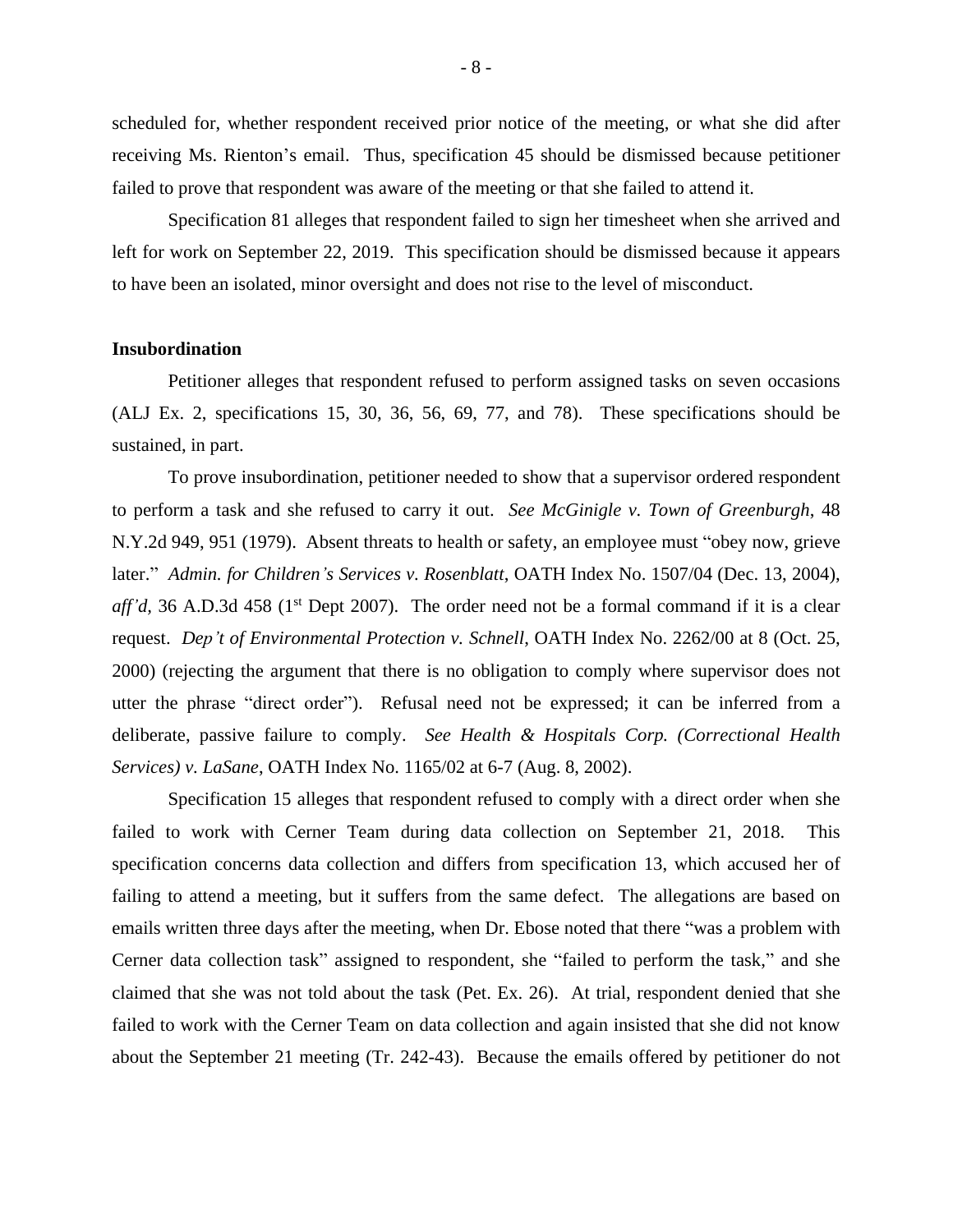show that respondent was given a clear directive about what data she was expected to gather on September 21, specification 15 should be dismissed.

Specifications 30 and 36 allege that respondent refused to run a flu data report on November 14 and 20, 2018, as directed. On November 20, 2018, Ms. Rienton sent respondent an email asking for a flu data report and stating that she had asked respondent to perform this task two weeks earlier. Respondent replied, "Remember you said you were taking it over," insisted that she was not in charge of flu data, and noted that Ms. Davis was assigned to attend flu infection control meetings. In reply, Ms. Rienton emphatically denied that she ever said that she was taking over this task, she made clear that Dr. Ebose wanted respondent to continue with the same process of reporting the information, and she gave respondent a direct order, "I am saying this one more time. Please prepare the report and submit it tomorrow" (Pet. Exs. 30, 31).

In response to Ms. Rienton's direct order, respondent replied, "I cannot prepare any report if I don't know what you are talking about or how to prepare it. I told you where to get the report" (Pet. Ex. 31). At trial, respondent testified that the report should have been run by the Hematology Department (Tr. 268-69). Even if another department should have run the report, as respondent claimed, that did not excuse her from preparing the report when Ms. Rienton asked her to run it. The refusal to do so was insubordinate because respondent was given a direct order and she refused to follow it. Thus, specifications 30 and 36 should be sustained.

Respondent's claims that she did not know what Ms. Rienton was talking about and that she did not know how to prepare the report, were demonstrably false. Petitioner presented evidence that nine months earlier respondent reported this data to petitioner's central office. Moreover, emails that respondent sent on November 15 and 20 suggest that the real reason why she refused to prepare the report was that Ms. Davis was earning overtime to attend meetings and respondent resented having to prepare a report for those meetings (Pet. Ex. 28).

Specification 56 alleges that respondent disobeyed an order on January 4, 2019, directing her to take corrective action towards a subordinate who failed to show up for work. This specification should be sustained. On January 4, 2019, respondent notified Ms. Rienton that a Microbiology worker did not appear for work on December 31, 2018. In multiple emails, Ms. Rienton directed respondent to take corrective action. Despite those repeated orders, respondent refused to take corrective action against the employee. Instead, respondent accused Ms. Rienton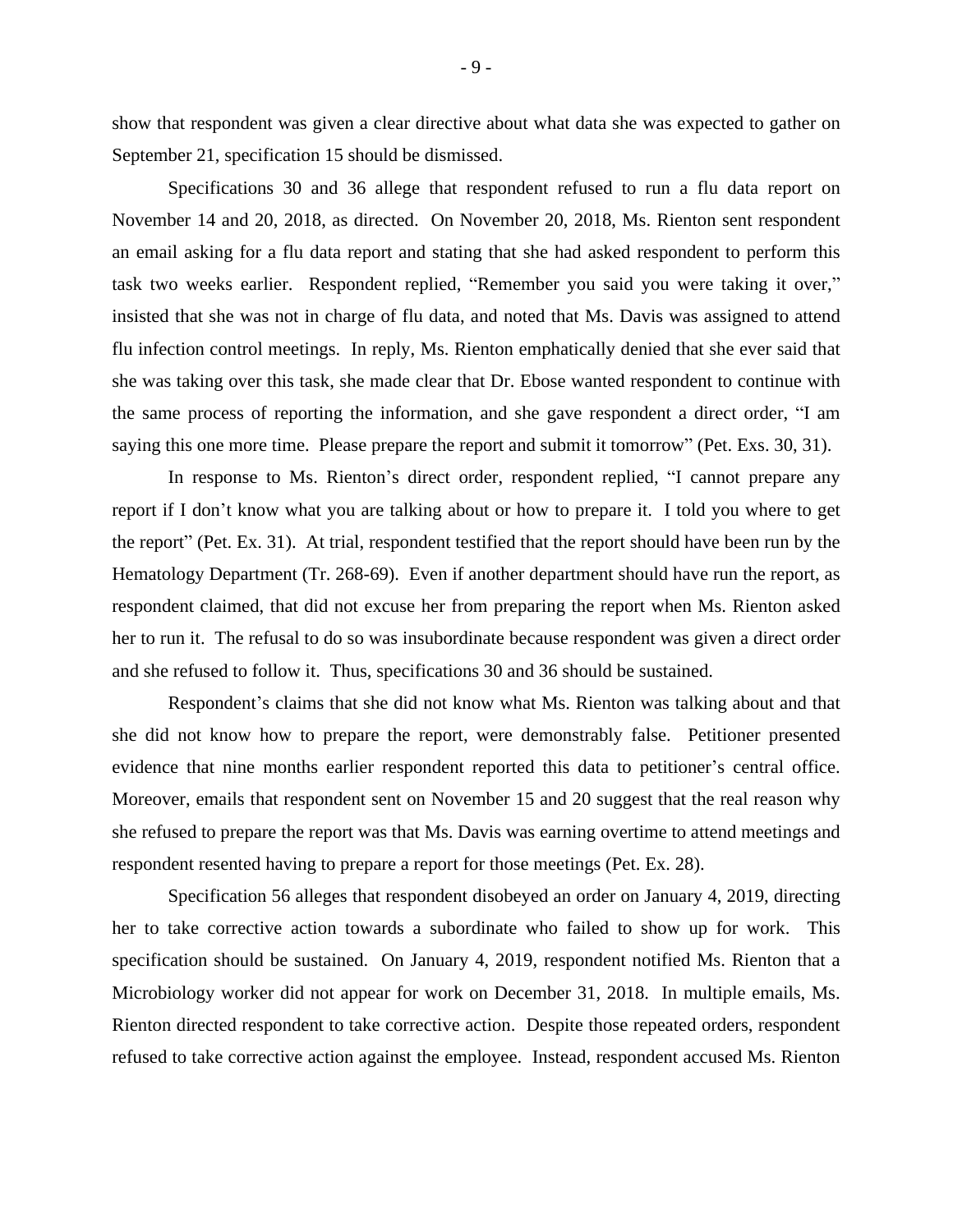of "targeting her" and stated, "You need to deal with this, instead of pushing the responsibility on me" and "I will not be doing your job for you" (Pet. Ex. 22).

At trial, respondent testified "I don't know anything about" the emails (Tr. 284, 379). She insisted that Dr. Ebose, rather than Ms. Rienton, was her supervisor and she further claimed that there was no need for any corrective action because the matter was resolved within the Microbiology Department (Tr. 377-79). I did not credit respondent's claims. Respondent's testimony showed that she knew a good deal about the incident and her own emails confirm that she reported to Ms. Rienton. The emails demonstrate that respondent refused to perform a supervisory task because she wanted Ms. Rienton to take care of it. Respondent's refusal to take corrective against the employee, despite repeated instructions to do so, was insubordinate.

Specification 69 alleges that on February 27, 2019, respondent failed to notify Department leadership about an issue with a piece of laboratory equipment. On March 1, 2019, Dr. Ebose asked respondent why she failed to notify laboratory leadership that an instrument, referred to as a VITEK 2, was not working since February 27, and he stated, "Please note that this is a patient safety issue" that had to be reported (Pet. Ex. 43). On March 4, respondent replied that she did not know anything about this issue, Dr. Ebose should direct his questions to the person who reported the problem, and "this issue is closed" (Pet. Ex. 43).

Ms. Rienton informed respondent, the supervisor of the Microbiology Laboratory, that she was responsible for reporting this incident and respondent again replied that her subordinate did not report the incident to her. Ms. Rienton replied that a member of respondent's staff stated that he told respondent about the issue (Pet. Ex. 43). In response, respondent stated that her subordinate "had no right to say anything" and backup procedures prevented any delays in reporting results. Respondent also asked Ms. Rienton whether she had taken any action to resolve the issue (Pet. Ex. 43). At trial, respondent denied any wrongdoing and claimed that if the equipment did not work, it would be a "big issue" that would have prevented doctors from receiving patient data, and she would have notified Dr. Ebose (Tr. 290-91).

This specification should be sustained. As supervisor of the Microbiology Laboratory, respondent should have been known whether a major piece of equipment in her laboratory had not been working for two or more days – especially if, as respondent testified, it was a "big issue" preventing doctors from receiving patient data. Thus, respondent's claim that she knew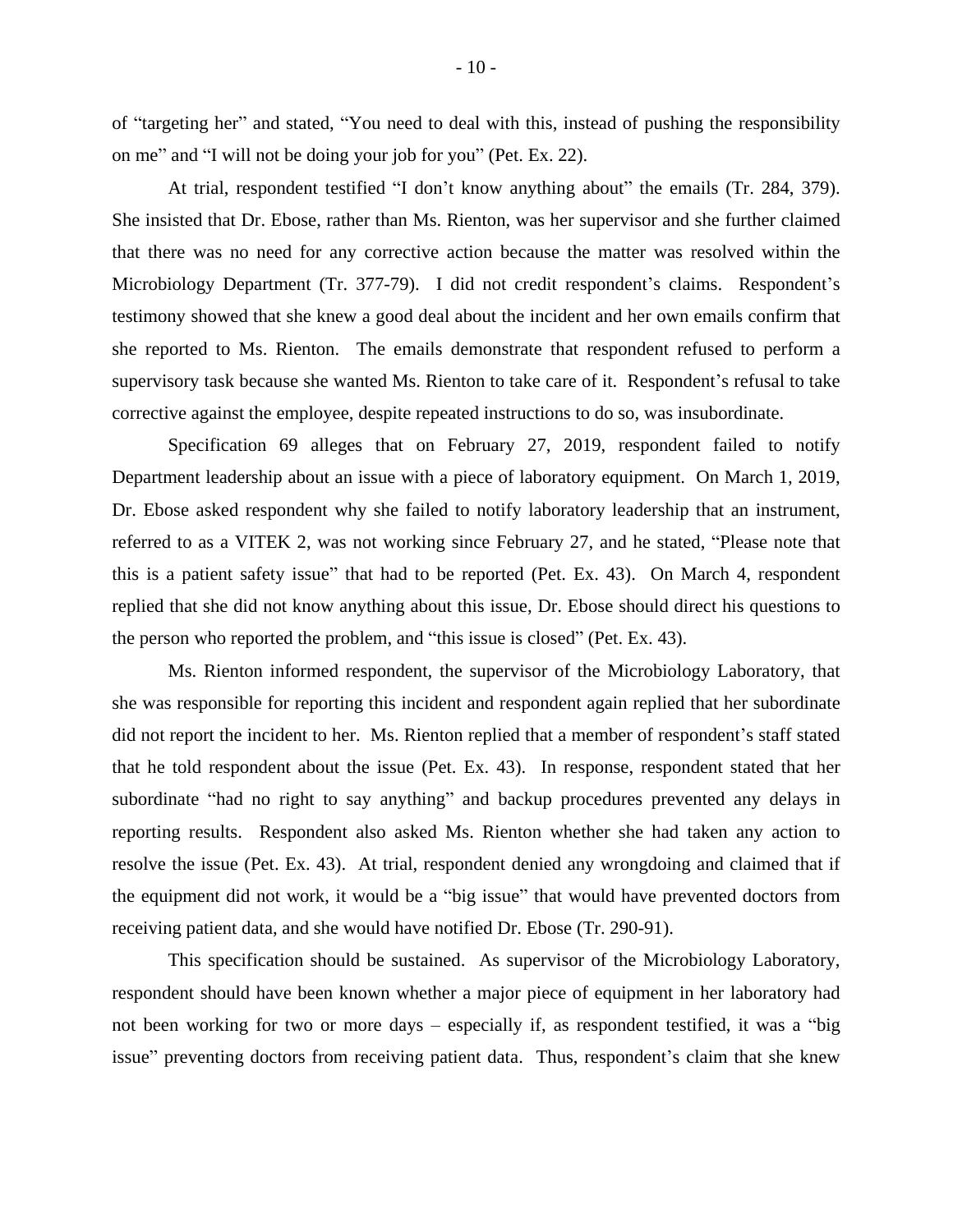nothing about the issue was not credible and her refusal to explain why she delayed reporting the error, despite two separate orders to do so, was insubordinate.

Specifications 77 and 78 allege that respondent refused to run flu tests on two occasions as instructed on April 22, 2019. Petitioner relied on a "Relief from Duty" memo issued April 22, 2019, reporting that, in the presence of Dr. Ebose and two others, Dr. Richards told respondent to perform flu tests that were part of her assigned duties, and respondent categorically refused to perform the tests and said she would rather be sent home (Pet. Ex. 32). When respondent refused to obey the order, she was relieved of duty without pay for the remainder of the day and directed to report to petitioner's Office of Labor Relations the next day (Pet. Ex. 32).

Respondent did not dispute that she was relieved from duty after refusing to obey orders from Dr. Richards on two occasions on April 22, 2019 (Tr. 300). Instead, she claimed that another department was responsible for flu tests (Tr. 300-02). To support her claim, respondent presented a document that referred to an automated process for detecting flu virus, entitled "Hematology Policy & Procedure," but that procedure did not go into effect until February 10, 2020 (Resp. Ex. B). Respondent also offered a document to show that the Microbiology Department had been closed as of March 30, 2019, and she had been transferred to the Core Laboratory effective April 15, 2019 (Resp. Ex. C). But respondent offered no credible evidence to support her claim that another laboratory was responsible for running the tests on April 22. Even if respondent's claim was credited, it is not a defense. Respondent was familiar with the tests and had performed them in the past. When a supervisor directed her to perform the tests on April 22, respondent had a duty to "obey now, grieve later." Because respondent failed to do so, she was insubordinate. Specifications 77 and 78 should be sustained.

#### **Discourtesy**

Petitioner alleges that from July 2018 to March 2019, respondent sent 22 discourteous emails to supervisors (ALJ Ex. 2; specifications 7, 16, 17, 22, 24, 25, 28, 29, 31, 34, 37, 39, 47, 48, 49, 51, 57, 58, 70, 74, 75, 76). Respondent testified that she had no recollection of sending the emails, she did not know what they referred to, or they were taken out of context (Tr. 243, 261, 285). These allegations should be sustained, in part. Petitioner's policies and procedures require employees to be courteous towards patients, co-workers, and supervisors, and to treat them "in a respectful and dignified manner" (Pet. Ex. 49, Managing Behaviors That Undermine a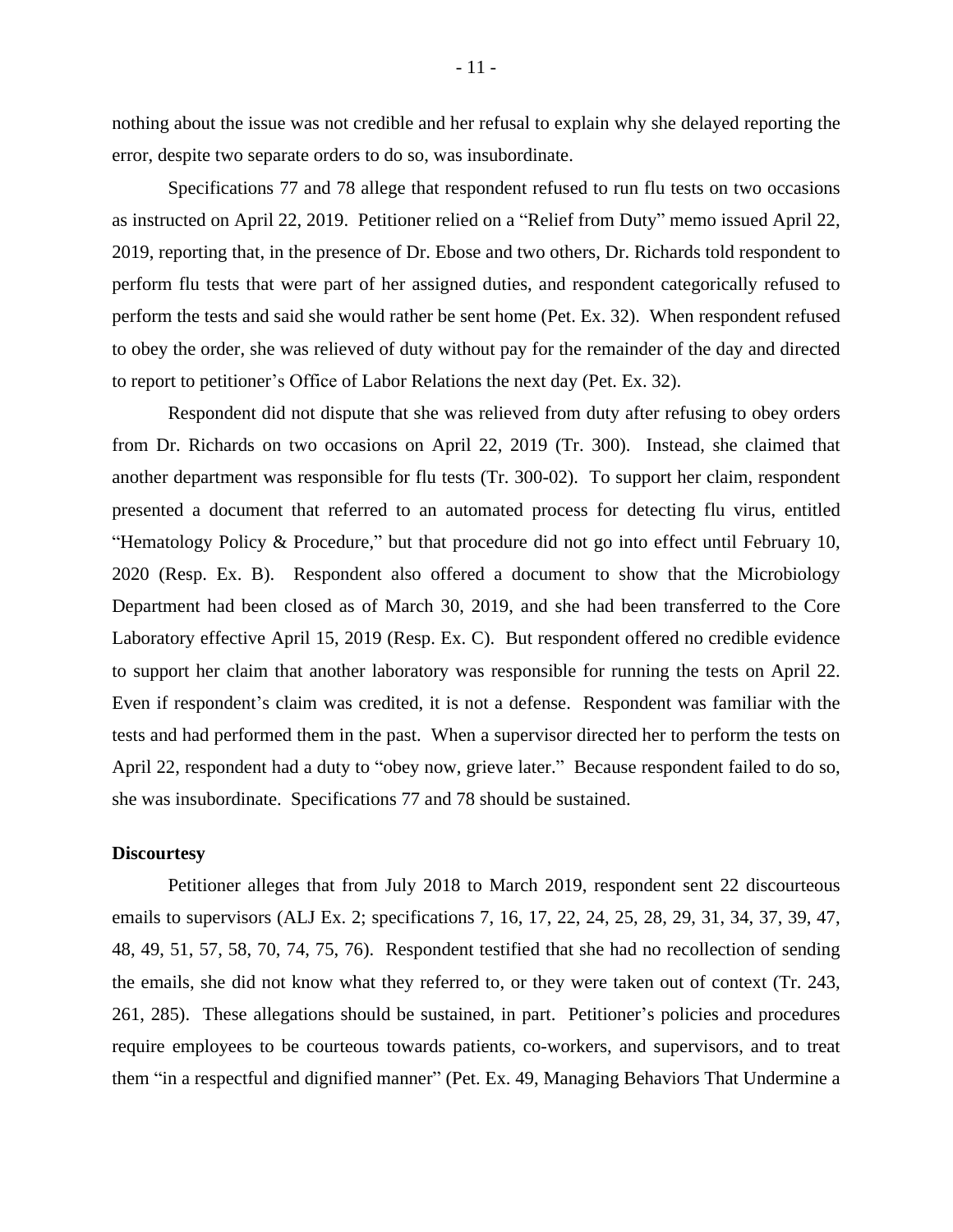Culture of Safety). However, not every workplace disagreement is misconduct, "even when voices are raised and emotions are vented." *See Health and Hospitals Corp. (Woodhull Medical & Mental Health Ctr.) v. Freeman*, OATH Index No. 1399/06 at 9 (July 20, 2006). Employees may disagree with supervisors within the bounds of decorum and discretion. *Health & Hospitals Corp. (Lincoln Medical & Mental Health Ctr.) v. Thomas*, OATH Index No. 531/04 at 5 (May 4, 2004). Relevant factors include the dispute's context, substance, tone, and duration. *See Admin. for Children's Services v. Rucando*, OATH Index No. 633/05 at 8 (Apr. 29, 2005). These principles also apply to emails; disagreements are permitted but they must remain within the range of acceptable workplace behavior. *Compare Dep't of Buildings v. Lamitola*, OATH Index No. 871/12 at 9 (Mar. 5, 2012) (discourtesy proved where, in response to an email ordering a medical exam, the employee replied, "[W]hat makes you think you're entitled to demand that I take a medical physical with a doctor of your choosing?" and that his medical condition was "none of your business"), *with Dep't of Correction v. Smith*, OATH Index No. 667/13 at 12 (July 19, 2013), *aff'd*, NYC Civ. Serv. Comm'n Case No. 35546 (May 6, 2014) (though refusal to perform a task is misconduct, expressing concern about out-of-title work and writing, "This is not my job," on a note attached to an email was not misconduct); *see also Transit Auth. v. Felix*, OATH Index No. 1206/09 at 4 (June 16, 2009) (while the tone of an email, including the comment, "I don't see why I have to do all this unnecessary work," could have been more accommodating, it was not rude or insubordinate).

Here, the emails at issue were disagreements about timekeeping or work responsibilities. Five of the emails involved respondent disputing whether she or her department were responsible for a task, but they were not rude or discourteous (ALJ Ex. 2, specifications 17, 24, 29, 37, 48). For example, on November 14, 2018, respondent replied to a request for a report by writing, "I was not responsible for the report because the test was under hematology; therefore, hematology has to do the report" (Pet. Ex. 30). To the extent respondent neglected a task or disobeyed an order, that was misconduct addressed in other specifications, but the emails disclaiming responsibility were not separate acts of misconduct. *See Smith*, OATH No. 667/13 at 12. Thus, specification 29, relating to the November 14 email, and specifications 17, 24, 37, and 48, which involve similar emails, should be dismissed.

Four other specifications involved timekeeping disputes (ALJ Ex. 2; specifications 22, 28, 39, 75). For example, on November 26, 2018, Ms. Rienton sent respondent an email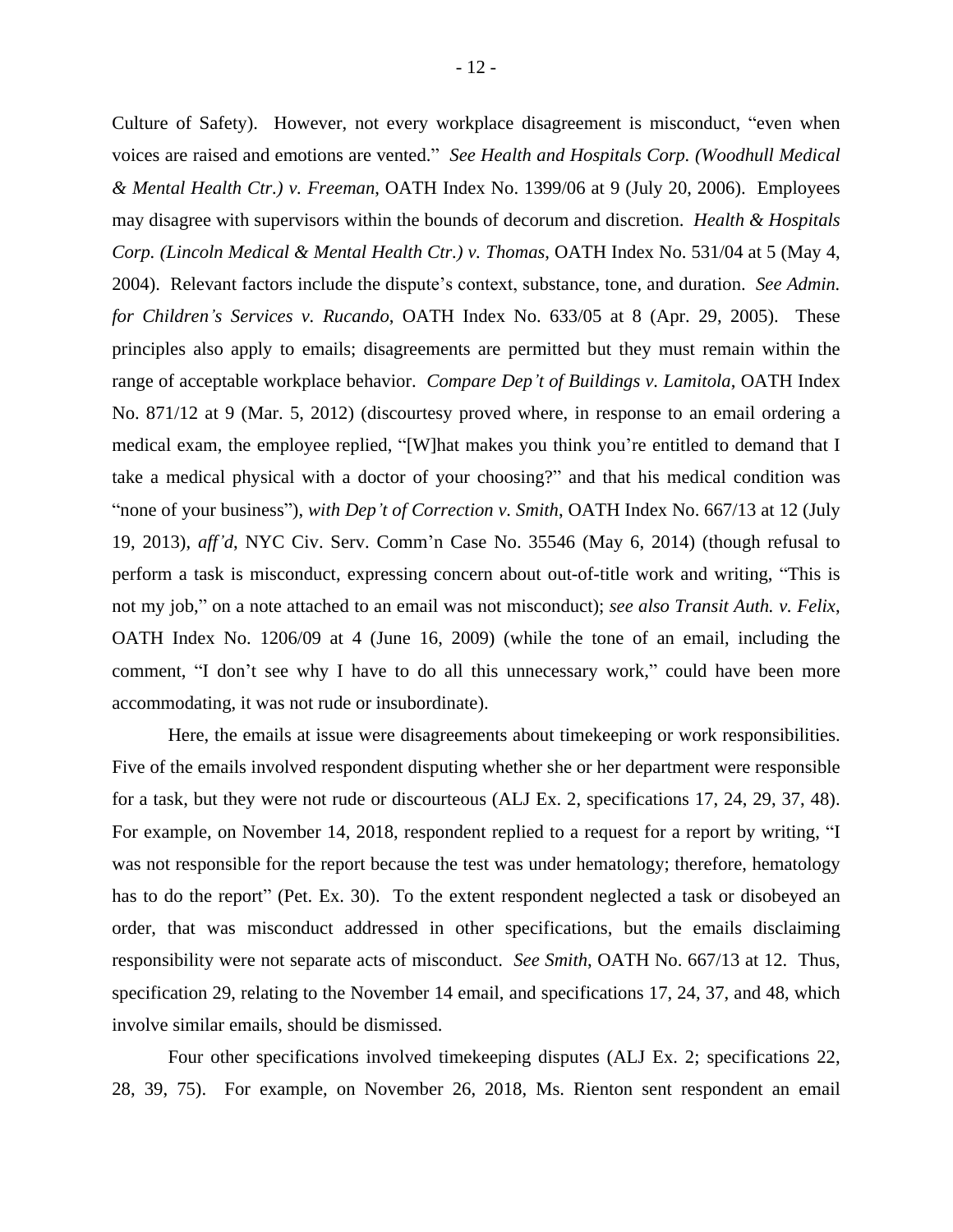reporting that she twice went to respondent's worksite between 9:00 a.m. and 9:30 a.m. on November 19 and 21, and did not see her there (Pet. Ex. 37). Respondent replied, "I was here at my correct time if you have an issue, we can go to HR . . . how about tomorrow . . . Please bring the policy with you when we go to HR" (Pet. Ex. 37). To the extent respondent falsified her timesheet, that was misconduct and addressed in specifications 35 and 38. But her denial of wrongdoing was not discourteous. Thus, specification 39, which pertains to the November 26 email, and specifications 22, 28, and 75, which involve similar emails, should be dismissed.

Three specifications involved emails that could have been more tactful, but they did not amount to misconduct and should be dismissed (ALJ Ex. 2, specifications 7, 16, 51). Specification 7 concerned respondent's reply to an email sent by Dr. Ebose on July 23, 2018, where he attached respondent's timesheet and alleged that it was false or inaccurate, because he did not see her when he made his morning rounds at 9:15 a.m. (Pet. Ex. 33). Petitioner alleges that respondent replied, "Don't put my timesheet on the internet," suggested that attaching her timesheet to the email was a violation of her privacy, and stated "You will stop tampering with my timesheet when I put down my correct time" (Tr. 236-37). As a preliminary matter, the petition neglects to mention that respondent began her email with, "Please note" and the email does not include the phrase "stop tampering" (Pet. Ex. 33). As for respondent's statement that Dr. Ebose had violated her privacy by attaching her timesheet to an email, she was mistaken but not discourteous.

Specification 16 alleges that on September 24, 2018, in reply to an email from Dr. Ebose noting respondent's failure to collect data for a Cerner Team meeting, respondent wrote "You should be more concerned in getting the implementation done by the project's target date" (Pet. Ex. 26). This email has the substance and tone of an ordinary workplace dispute. It did not rise to the level of misconduct.

Specification 51 alleges that on December 10, 2018, respondent committed misconduct by sending an email to supervisors stating, "[P]ay me my overtime, or else I am reporting you" and "you cannot tell union members that you are not paying them overtime when they already worked." Respondent sent that email in reply to an email from Ms. Rienton, which stated that she would no longer approve respondent's overtime if she failed to obtain prior approval (Pet. Ex. 5). Though respondent committed misconduct when she disobeyed directives to obtain prior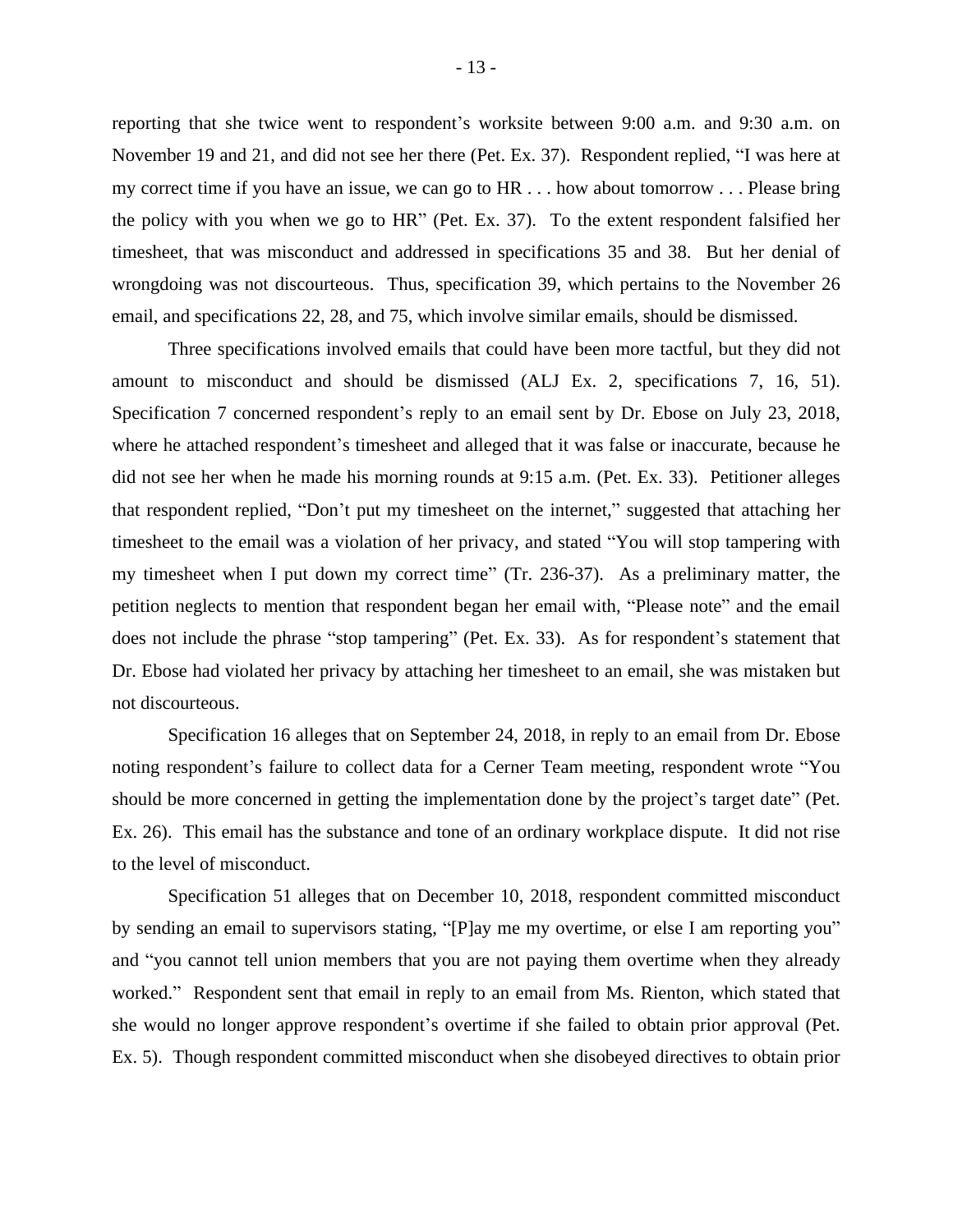approval for overtime, her email complaining about not getting paid for work was not discourteous. Specification 51 should be dismissed.

Specifications 47 and 49 allege that on December 4 and 5, 2018, in response to a request for information, respondent wrote on December 4, "What are they going to do with the information are they going to present it [?] Furthermore, do they know what it means" and she wrote on December 5, "You should not email in this type of manner. Don't you ever use that language to me again." Though petitioner introduced other emails from December 4 and 5, they do not include any of the language cited in the specifications (Pet. Exs. 5, 27). Thus, specifications 47 and 49 should be dismissed.

Eight of the emails at issue went beyond ordinary workplace disputes and were discourteous. In these emails, respondent did not merely disagree with her supervisors; she challenged their competence, maligned their integrity, or made baseless, unsupported claims that were not responsive to emails that had been sent to her. These specifications should be sustained (ALJ Ex. 2, specifications 25, 31, 34, 57, 58, 70, 74, 76).

On November 8, 2018, in reply to an email about the hospital's tardiness policy, respondent wrote an email to ten hospital employees that Dr. Ebose and Ms. Rienton "need to look at the policy for harassment of employees and nepotism" (Pet. Ex. 21; ALJ 2, specification 25). There was no evidence to support respondent's claim of nepotism. Her email was discourteous because it unfairly maligned Dr. Ebose and Ms. Rienton.

Specification 31 alleges that on November 14, 2018, in response to Ms. Rienton's<sup>2</sup> request for information about working on a holiday, respondent wrote, "To whom do you have to justify me working the holiday? I thought you were in charge" (Pet. Ex. 3; Tr. 261). There was no need for respondent to challenge Ms. Rienton's authority.

Specification 34 alleges that on November 15, 2018, respondent wrote an email to Dr. Richards, questioning why a co-worker was getting paid overtime to attend a meeting on her day off and respondent again alleged that this was "a form of nepotism" (Pet. Ex. 28). At trial, respondent claimed that her email was taken out of context and she was merely asking who had approved the co-worker's overtime (Tr. 26). Respondent is mistaken. The email did not only ask about overtime approval; it included baseless accusations against her supervisors.

<sup>&</sup>lt;sup>2</sup> Several specifications referred to Ms. Rienton as "Supervisor M.R." and Dr. Ebose as "Director Dr. E.E." (ALJ Ex. 2). Though it was obvious from context and the emails offered in evidence that petitioner was referring to Ms. Rienton and Dr. Ebose, respondent claimed that she did not know who "M.R." and "E.E." were (Tr. 261).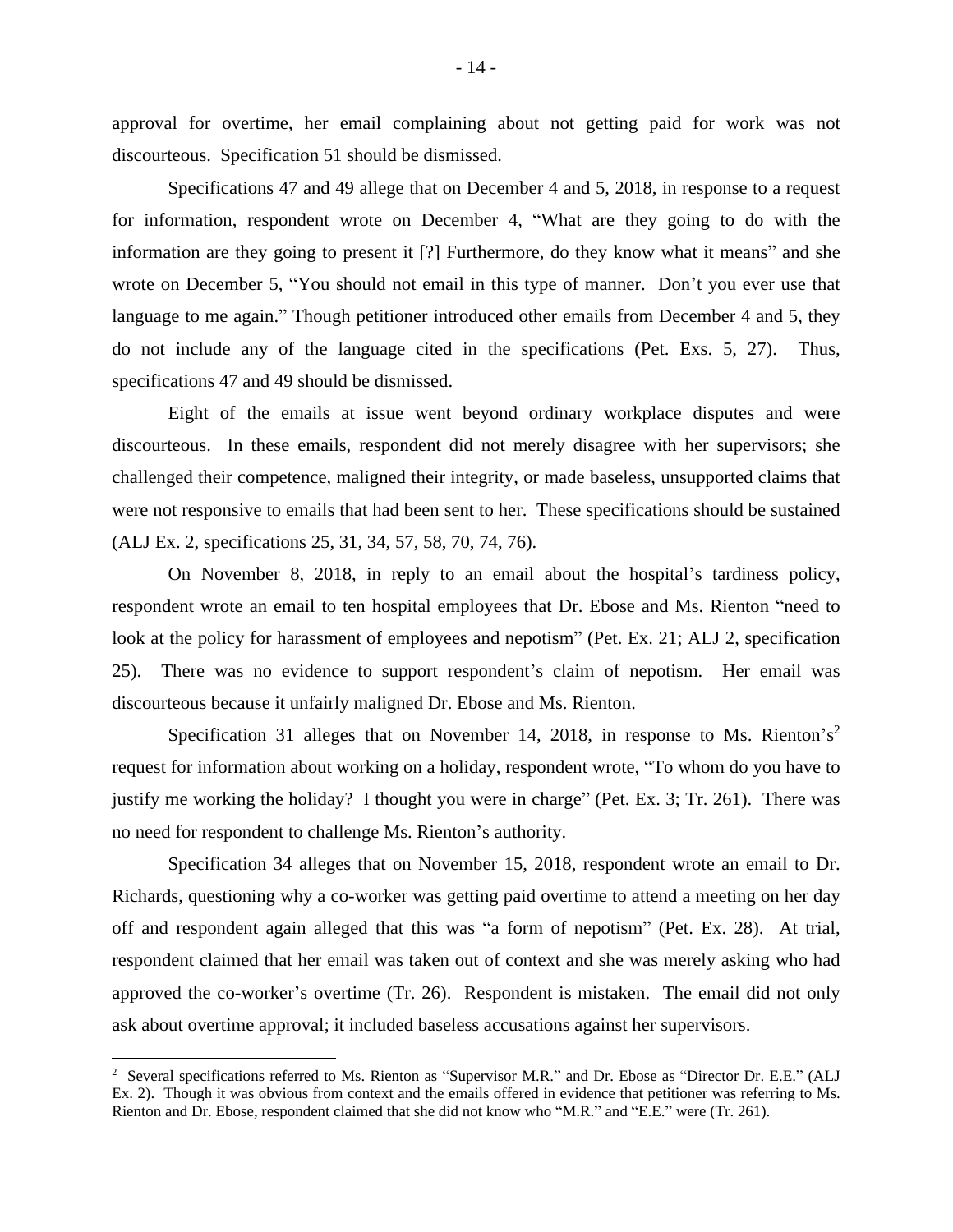Specifications 57 and 58 refer to two emails that respondent sent on January 4, 2019, in response to Ms. Rienton's order to take corrective action against a subordinate who did not show up for work on December 31. In her reply emails, respondent refused to take corrective action, and she gratuitously added, "You need to deal with this instead of pushing off responsibility on me" and "I will not be doing your job for you" (Pet. Ex. 22). These emails were discourteous because they accused Ms. Rienton of shirking her duties.

Specifications 74 and 76 pertained to emails that respondent sent to Ms. Rienton on March 8, 2019, in response to another email reminding her to obtain pre-approval for overtime. In one email, respondent wrote, "From now I will leave work for the next day, and don't send me any policies regarding time and leave *because it seems it is the only policy you know*" (Pet. Ex. 24; Tr. 297) (emphasis added). In another email, respondent wrote "You are not my immediate supervisor, so you cannot say anything to me about my time. I don't have to request a tour change from you or get an approval for a tour change from you" (Pet. Ex. 24; Tr. 299-300, 365). Respondent denied sending the emails and insisted that she did not know what the emails were about, but she also repeated the substance of the email by claiming that she only had to report to Dr. Ebose (Tr. 366-67). The substance and tone of respondent's emails, which she sent several managers, improperly undermined Mr. Rienton's authority. That was discourteous.

# **Failing to include supervisors on emails**

Petitioner alleges that on ten occasions from October 2018 to September 2019 respondent failed to include her supervisors on emails, despite repeated instructions to do so (ALJ Ex. 2, specifications 18, 33, 44, 46, 54, 63, 64, 66, 68, 82). These specifications should be sustained. *See Smith*, OATH No. 667/13 at 31-33 (upholding misconduct charges where employee failed to follow instructions regarding communication with supervisors).

On July 22, 2015, in response to complaints that respondent failed to include supervisors on official correspondence, she received a written directive ordering her to include her supervisor on correspondence and that failure to do so could lead to disciplinary action (Pet. Ex. 38). Petitioner proved that respondent violated that order on ten occasions (Pet. Exs. 8-10, 39-42).

For example, on October 9, 2018, respondent sent an email to Dr. Richards regarding HIV testing in the Microbiology Department (Pet. Ex. 39). Dr. Richards asked respondent why she did not copy Dr. Ebose on the email (Pet. Ex 39). Respondent replied, "I don't know what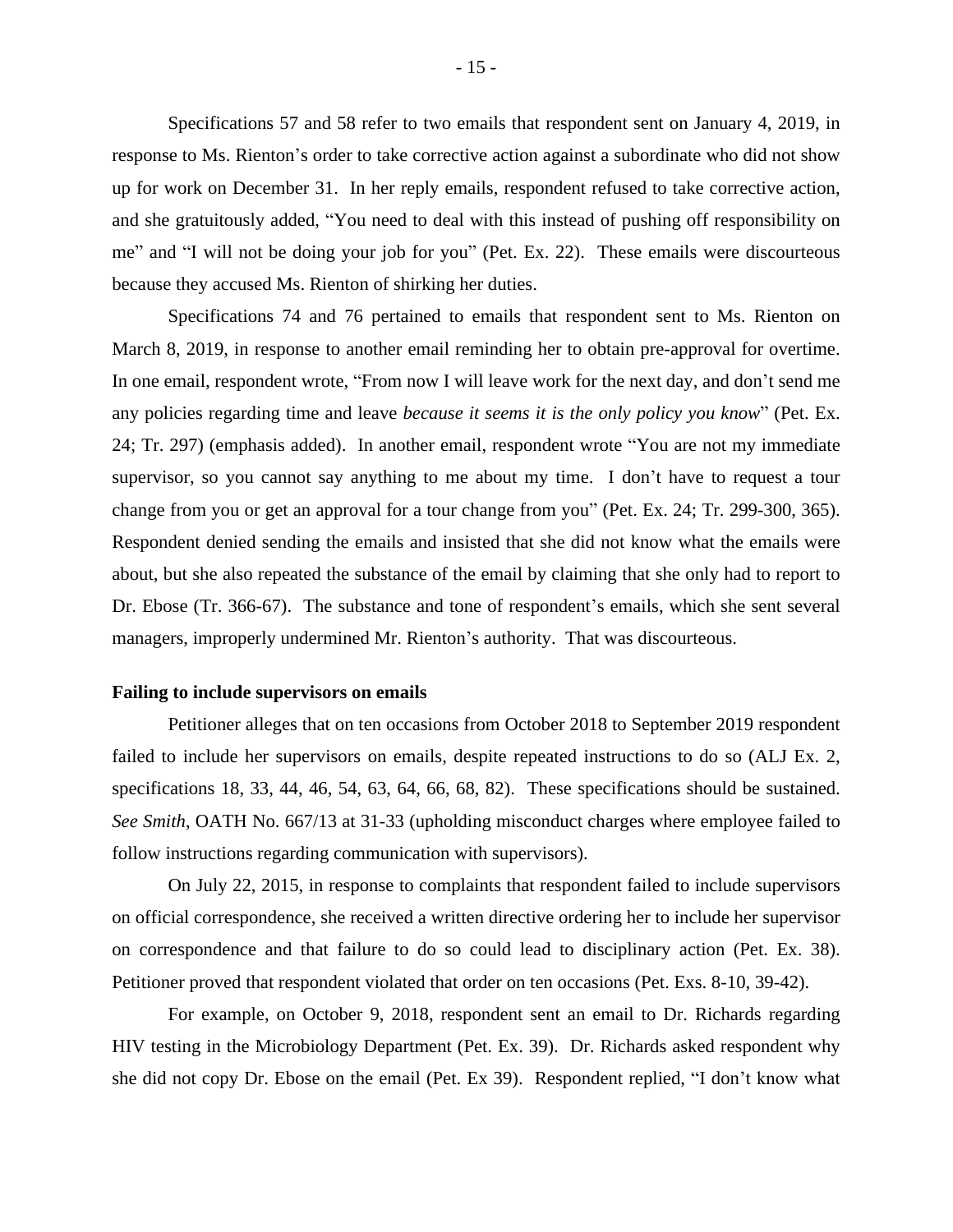this is about" (Pet. Ex. 39). On December 21, 2018, respondent sent an email regarding scheduling changes and Dr. Richards again asked why a copy was not sent to Dr. Ebose (Pet. Ex. 41). On September 9, 2019, respondent sent an email regarding a "critical report" for a patient to Dr. Richards and others (Pet. Ex. 40). Dr. Richards asked respondent why she failed to include Dr. Ebose on this "very important matter" (Pet. Ex. 40).

Respondent offered no credible defense to any of these specifications. Though respondent acknowledged that Dr. Ebose was her direct supervisor, she denied receiving instructions to include him on emails and could not recall sending the emails (Tr. 244, 288, 309). I found petitioner's documentary evidence more persuasive than respondent's vague denials. She received a specific written directive, she was warned that it could lead to discipline, and she was repeatedly reminded to include Dr. Ebose. Despite those reminders, respondent continued to disobey the directive. This was not an isolated error in judgment; it was deliberate misconduct.

### **Changing shifts without approval and false statement to supervisor**

Specifications 8 and 73 alleged that respondent changed her work schedule on August 1, 2018, and March 8, 2019 without authorization (Tr. 294-95). Specification 9 alleged that respondent made a false statement to a supervisor about the August 1 shift change. These specifications should be sustained.

In an email exchange beginning August 10, 2018, Dr. Ebose notified respondent that she had incorrectly reported her work hours for August 1. Respondent wrote on her time sheet that her shift began at 11:00 a.m. that day followed by a "code 13" entry, indicating a shift change. Dr. Ebose stated that respondent had not received prior approval for that change and, thus, she was 40 minutes late for work. Respondent replied that she had documentation to show that Ms. Rienton had approved the shift change. Ms. Rienton denied respondent's allegations and insisted that she had not approved any shift change. According to Ms. Rienton, respondent arrived late for work and then reported that she had changed her shift (Pet. Ex. 34).

During the week ending March 9, 2019, "code 13" was entered for two dates on respondent's timesheet, indicating that the start of her shift had been changed from 9:00 to 9:30 (Pet. Ex. 20). In an email exchange that began March 7, Ms. Rienton also noted that on a monthly schedule respondent's start time had been changed from 9:00 a.m. to 9:30, without any record of an approval for a shift change (Pet. Ex. 24). Ms. Rienton advised respondent that her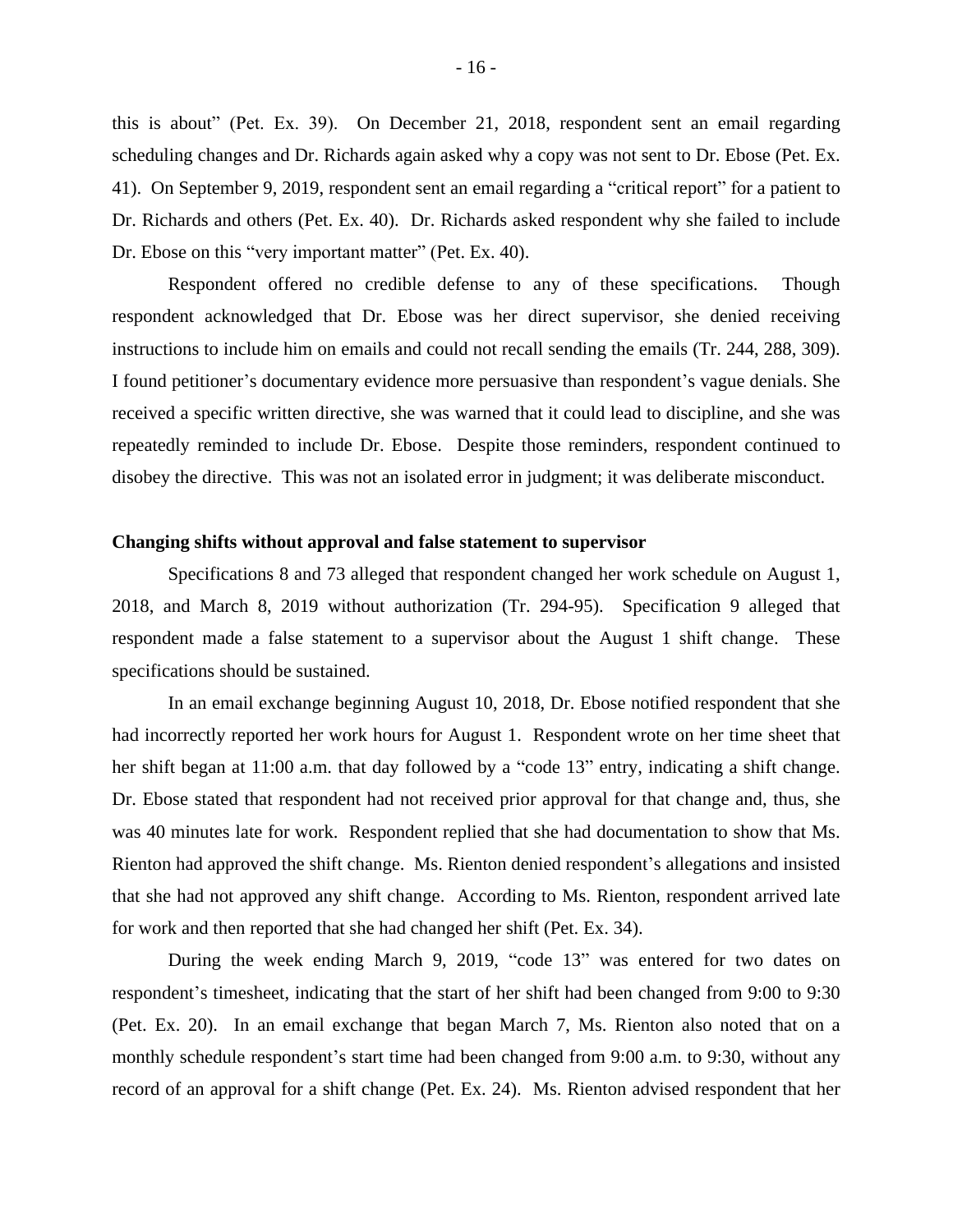shift began at 9:00 a.m. as indicated on her pre-printed timesheet, which she had to follow. Dr. Ebose confirmed that respondent's shift began at 9:00 a.m., she had not requested or received approval for a change, and she needed to obtain such approval from Ms. Rienton who was her immediate supervisor (Pet. Ex. 24).

In reply to Ms. Rienton and Dr. Ebose's March 2019 emails, respondent stated that this was never an issue before and she provided a copy of a schedule from August 2018, which indicated that she started work at 9:30 a.m. (Pet. Ex. 24). Respondent also claimed that she did not have a set schedule and her work hours were based on the needs of the Microbiology Laboratory (Pet. Ex. 24). At trial, respondent claimed that whenever she needed a shift change, she notified her supervisor, who adjusted respondent's schedule by writing "code 13" on her timesheet, which respondent signed at the end of the week (Tr. 295-96).

Respondent's claims were inconsistent and implausible. At first, she claimed that she had documentation for the August 1 shift change, but she never produced it. For March 9, respondent initially claimed in her email that her shift began at 9:30. Later, she wrote that she did not have a set schedule. At trial, she testified that her supervisors had approved her shift change. Petitioner's evidence, including supervisors' emails and the pre-printed timesheets, showed that respondent's shift started at 9:00 a.m. and that she had not received approval for either shift change. Thus, petitioner proved that respondent changed her shifts without approval. The evidence further showed that respondent falsely told Dr. Ebose that Ms. Rienton had approved the August 1 shift change.

#### **Working overtime without approval**

Petitioner alleges that respondent worked overtime on 16 occasions from July 2018 to March 2019 without obtaining required pre-approval (ALJ Ex. 2, Specifications 4, 19, 23, 27, 32, 42, 43, 50, 52, 53, 61, 62, 65, 67, 71, 72). Petitioner did not prove specifications 27, 52, 53, 71, and 72. However, the remaining 11 specifications should be sustained because petitioner showed that respondent worked overtime without obtaining required pre-approval. *See Smith*, OATH No. 667/13 at 35-36 (sustaining charge of failure to follow overtime procedures and rejecting employee's claim that policy requiring pre-approval was selectively imposed upon her).

Ms. Mody credibly testified that due to staffing shortages and the impact of overtime on department budgets, employees were required to obtain pre-approval for overtime (Tr. 168, 185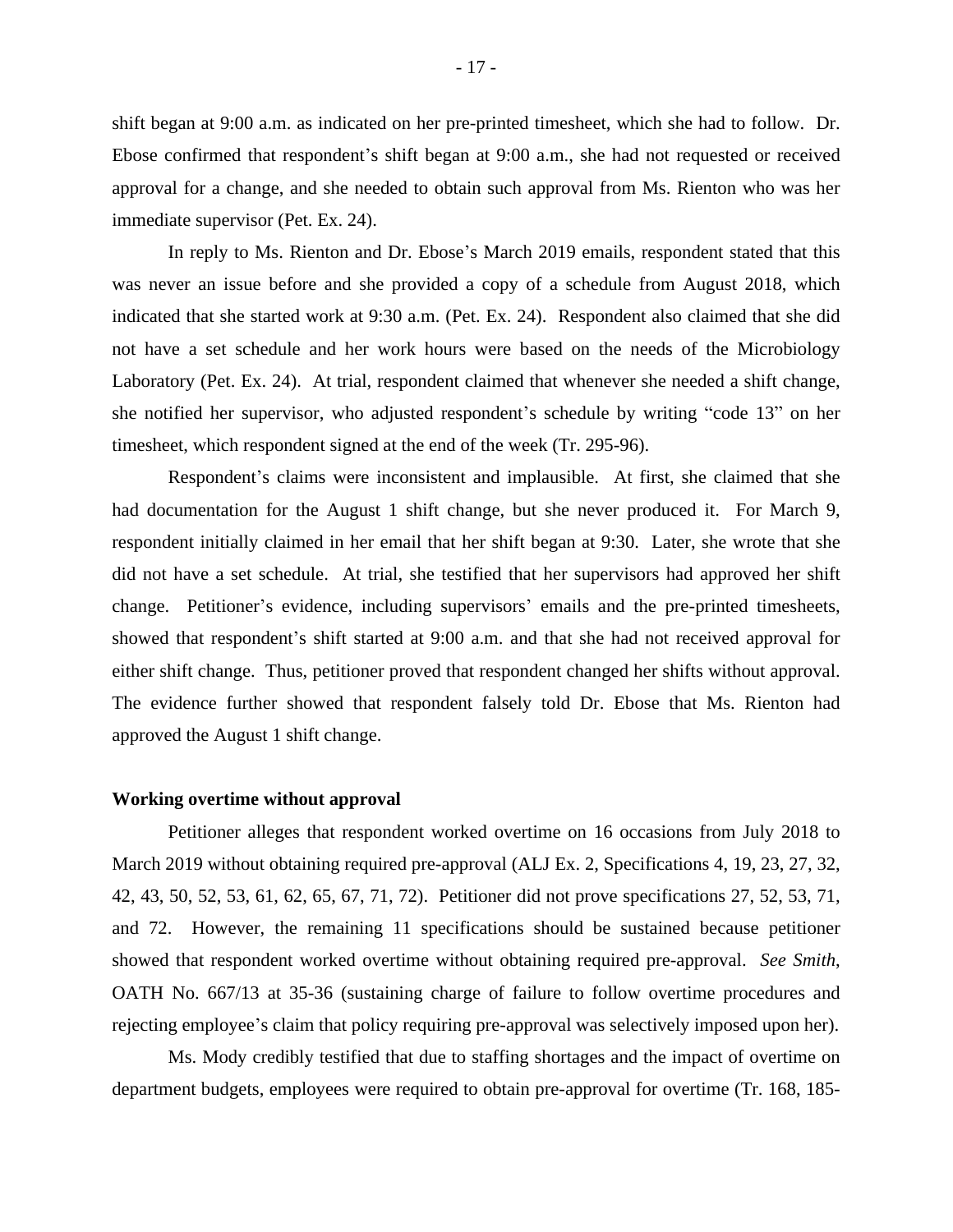86, 201). Petitioner presented emails to show that respondent was repeatedly instructed that overtime had to be pre-approved (Pet. Exs. 1, 33). Respondent denied any wrongdoing, said that she worked overtime due to staffing shortage, and claimed, without credible supporting evidence, that she received necessary approvals (Tr. 281, 287). One of her witnesses, Ms. Campbell, a long-time employee who was supervised by respondent, recalled that in the past employees needed permission to work overtime, Dr. Ebose changed that policy in 2017, and employees simply entered their overtime on their timesheets (Tr. 318, 321-22). Respondent offered no documents to support this claim.

Based on Ms. Mody's testimony, corroborated by documentary evidence, I did not credit respondent's defense that employees could work overtime without approval. The evidence showed that respondent was repeatedly directed to obtain pre-approval for overtime and she failed to do so.

For example, on July 23, 2018, Dr. Ebose sent respondent an email advising her that the overtime she claimed on her timesheet for July 16 was unauthorized (Pet. Ex. 33; ALJ Ex. 2, specification 4). Dr. Ebose emphasized, "All overtime must be preauthorized" (Pet. Ex. 33). In an email reply, respondent complained that Dr. Ebose had attached her timesheet to an email, but she did not dispute his claim that she worked overtime without the necessary approval (Pet. Ex. 33). At trial, respondent again failed to dispute the claim that she worked overtime without approval; instead, she claimed that someone had crossed off her overtime on her timesheet without following proper procedures (Tr. 235; Resp. Ex. A). Even crediting respondent's testimony, it is not a defense to the charge. Specification 4 should be sustained.

Specification 19 alleges that respondent worked overtime without prior authorization on October 23, 2018. In an email on October 24, Ms. Rienton noted that respondent had requested overtime, which needed to be justified, and if respondent did not document the urgency of the work, overtime would not be approved (Pet. Exs. 1, 13; Tr. 90-91). At trial, respondent could not recall the email exchange, but she maintained that she had worked overtime and had notified Dr. Ebose via email (Tr. 248). I did not credit respondent's defense. She did not produce a copy of the email that she supposedly sent to Dr. Ebose and even if she had provided notice that does not mean that she received pre-approval as required. Specification 19 should be sustained.

Specification 23 alleges that respondent worked overtime without approval on November 8, 2018. Shortly after 6:00 p.m. that day, respondent notified Ms. Rienton via email that she had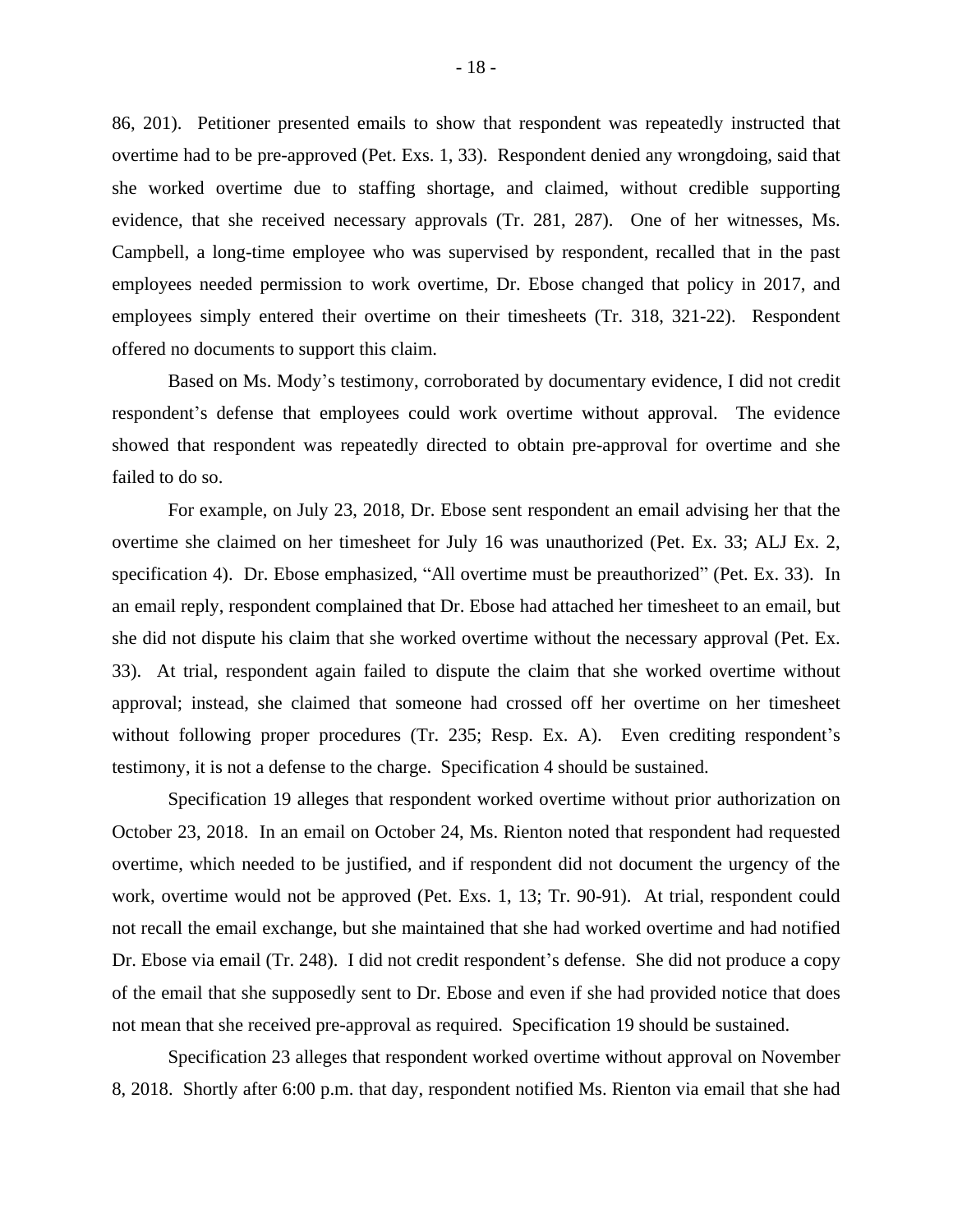stayed an extra hour to perform urgent work and she requested one hour of overtime (Pet. Exs. 2, 14). Ms. Rienton replied that overtime had to be pre-approved, noted that respondent requested the overtime more than one hour after her regular shift had ended, and asked respondent to document the work performed (Pet. Exs. 2, 14). Five days later, Ms. Rienton reminded respondent that she had not provided the requested information (Pet. Ex. 2). Though respondent testified about each specification, she did not address this one (Tr. 251-53). Based on the emails initiated by respondent on November 8, specification 23 should be sustained.

Specification 27 alleges that respondent worked on a holiday (Veteran's Day), November 12, 2018, without approval. In an email exchange that began shortly before 5:00 p.m. on November 12, respondent wrote that she worked that day because the Microbiology Department was short staffed. Ms. Rienton replied that she needed to know in advance what work respondent was doing to justify working on a holiday and "moving forward" respondent had to provide advance notice of who was working on holidays (Pet. Ex. 3). Respondent wrote that she had to work due to a colleague's illness and she added, "Furthermore, to whom do you have to justify me working a holiday to. I thought you were in charge" (Pet. Ex. 3). At trial, respondent did not recall anything about this incident and asked "What type of holiday" November 12 was (Tr. 258-59). Because it was not clear that respondent had received a prior order to give Ms. Rienton notice of who was working on holidays, specification 27 should be dismissed.

Specification 32 alleges that respondent worked overtime without approval on November 15, 2018. Petitioner presented email evidence to show that on November 15 at 7:40 p.m., more than two hours after her regular shift ended, respondent notified Ms. Rienton and others that she worked an hour and a half overtime that day because the Microbiology Department was short staffed (Pet. Ex. 3). At trial, respondent did not claim that she received approval prior to working overtime on this date. Initially, she claimed that she did not work overtime, but she also noted that her timesheet had a "code 29" entry, indicating that she worked overtime from 5:00 to 6:00 p.m. (Tr. 263-65). Finally, respondent claimed that if Dr. Ebose had not approved the overtime, he would have crossed out the entry (Tr. 265). There was no credible support for respondent's claim that Dr. Ebose's failure to cross off an overtime entry could be deemed approval of her overtime. Because petitioner proved that that respondent was repeatedly told to obtain pre-approval for overtime and she ignored that order, specification 32 should be sustained.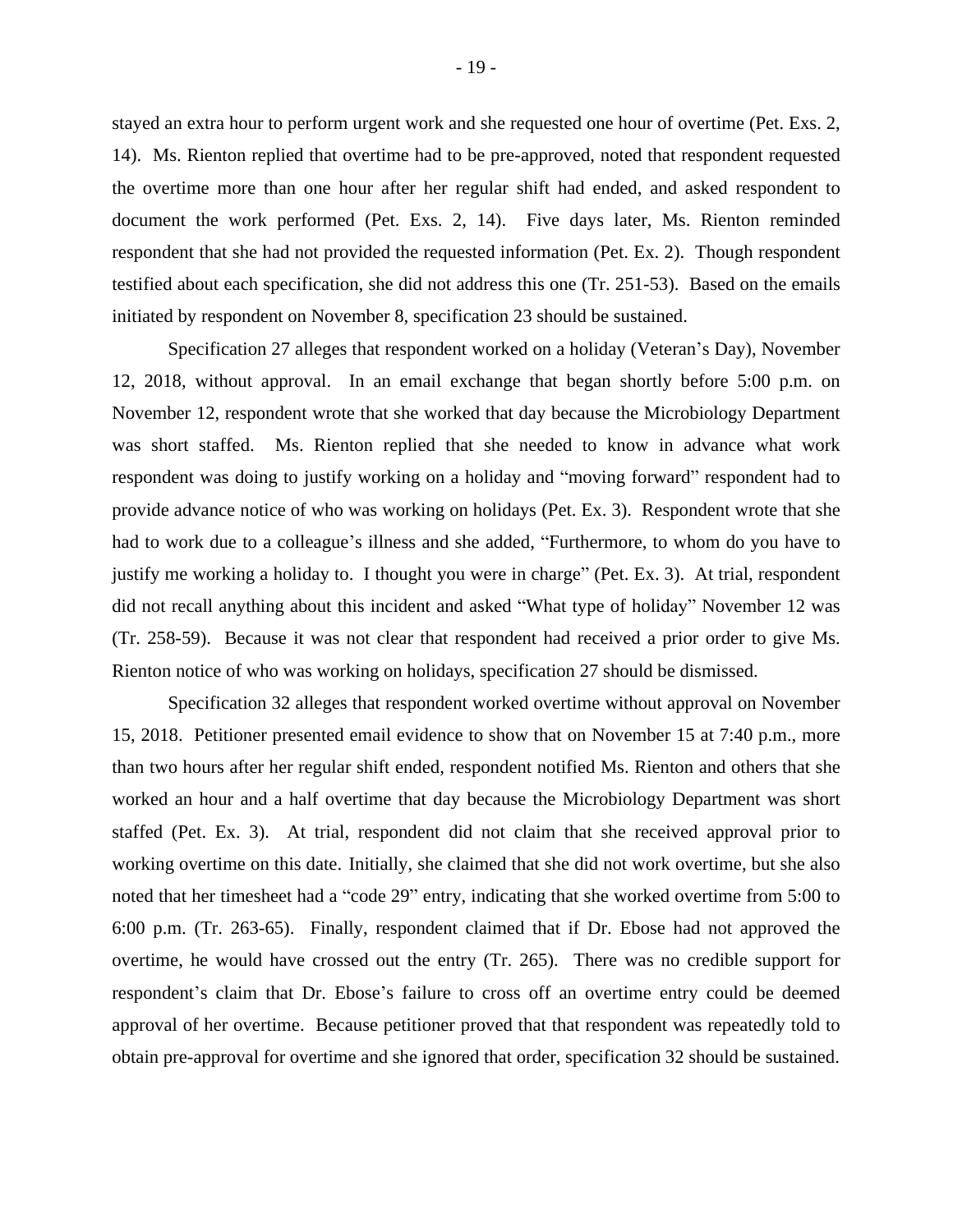Specifications 42, 43, and 50 allege that respondent worked overtime on December 3, 4, and 5, 2018, without approval. In an email exchange beginning on December 5, Ms. Rienton thanked respondent for putting in extra hours, but insisted that she had to obtain pre-approval for overtime. When respondent replied that she was short staffed on December 5, Ms. Rienton disputed that claim and noted that there were four other people working in the Microbiology Department that day. Ms. Rienton stated that respondent's overtime would no longer be approved, and respondent threatened to report Ms. Rienton for violating labor laws (Pet. Ex. 5). In reply, Ms. Rienton provided recommendations for improving workflow to avoid overtime and reminded respondent that she was only asking her to obtain pre-approval (Pet. Ex. 6). At trial, respondent claimed that she had documented that she worked overtime and never received a response (Tr. 276).

Respondent's claims are unsupported by any credible evidence, belied by the email exchanges in evidence, and not a defense to the specifications. Even if respondent had offered documents to show the need for overtime, that is not the same as receiving pre-approval. Petitioner proved that respondent worked overtime without approval on three days, beginning December 3, 2018. Thus, specifications 42, 43, and 50 should be sustained.

Specifications 52 and 53 allege that respondent worked overtime on December 19 and 20, 2018, without prior approval. Petitioner presented timesheets and emails to show that respondent worked overtime on December 19 and had a "shift change" on December 20 (Pet. Exs. 16). There is a post-it on the timesheet stating that the shift change and overtime were not pre-authorized (Pet. Ex. 16). It is not clear who wrote the post-it or when it was written. Respondent claimed that she let Dr. Ebose know that she worked overtime on December 19 and denied that she worked overtime on December 20 (Tr. 281-12). Unlike other specifications, supported by contemporaneous emails, petitioner offered no similar evidence to show that respondent failed to obtain necessary approvals for December 19 and 20. At trial, petitioner claimed that Exhibit 6 refers to those dates. But that document is an email exchange that occurred on December 10 regarding staffing needs and does not show that respondent failed to obtain approval for overtime later in the month. Specifications 52 and 53 should be dismissed.

Specification 61 alleges that respondent worked overtime on January 22, 2019, without prior approval. Her timesheet showed a "code 29" for overtime on that date had been crossed out by Ms. Rienton (Pet. Ex. 17). In a January 28 email, Ms. Rienton noted that respondent has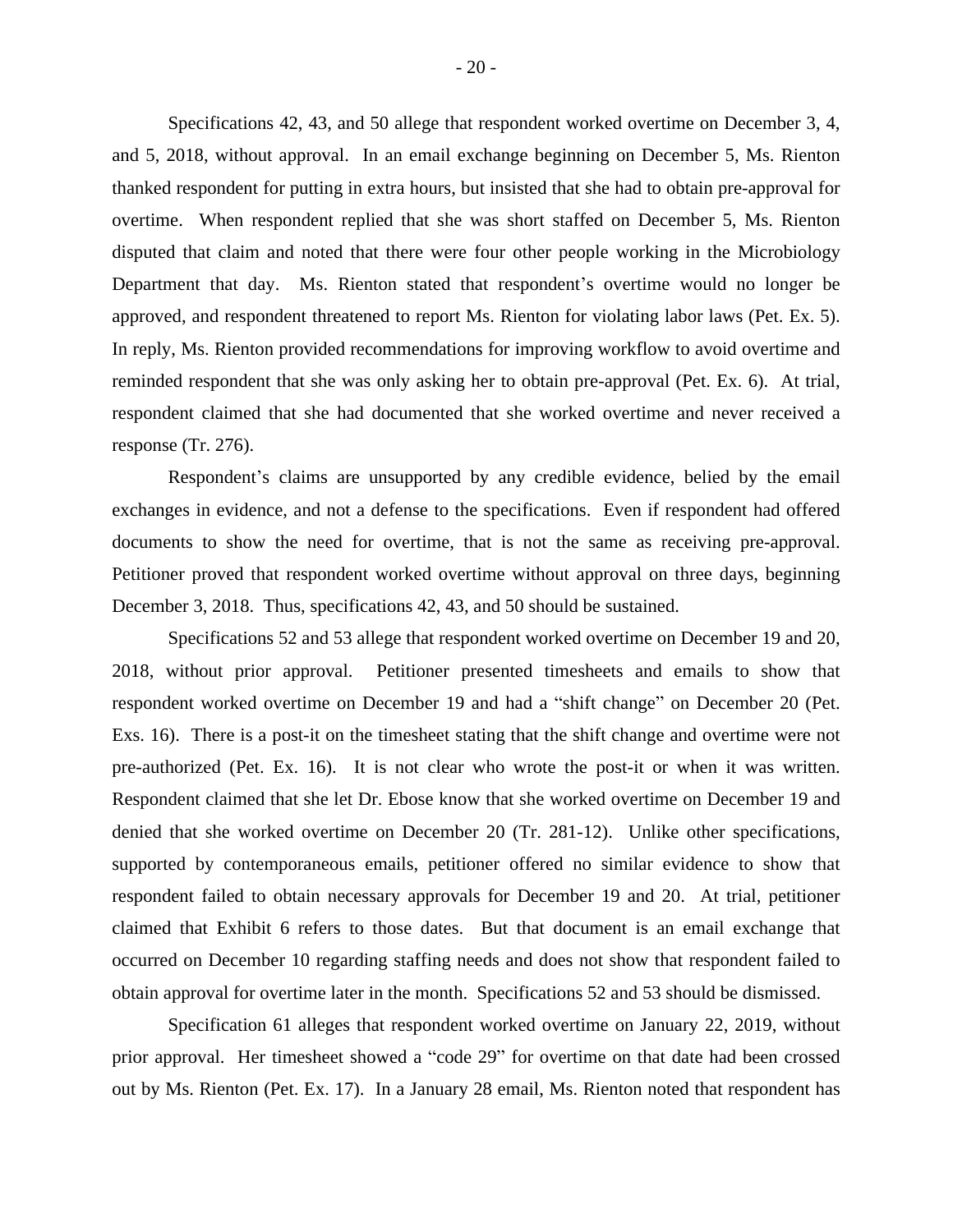worked overtime on January 22 without obtaining prior approval and asked respondent for documentation before the overtime would be approved (Pet. Ex. 7). At trial, respondent stated that she had authorization to work overtime on January 22 and wrote "code 29" on the timesheet, but she did not know who crossed off the entry (Tr. 286-87). Even if respondent wrote "code 29" on her timesheet, that does not prove that she received pre-approval to work overtime. Specification 61 should be sustained because the evidence showed that respondent worked overtime without approval.

Specifications 62 and 65 allege respondent worked overtime without approval on February 4 and 6, 2019. On February 4 respondent sent an email after 6:00 p.m. stating that she had to stay an extra hour to finish her work (Pet. Ex. 8). On February 6 she sent an email shortly before 5:00 p.m. stating that she came in early that day to attend training (Pet. Ex. 9). In reply, Ms. Rienton asked respondent why she had not copied Dr. Ebose on her emails, because he was her direct supervisor who had to approve her overtime (Pet. Exs. 8, 9). At trial, respondent testified that she had no recollection of either date (Tr. 288-89). Specifications 62 and 65 should be sustained because the evidence showed that respondent failed to obtain her supervisor's prior approval for overtime.

Specification 67 alleges that respondent worked a holiday, President's Day, February 18, 2019, without authorization. Shortly after 3:00 p.m. on February 18, respondent sent an email to Dr. Richards and others, stating that she had worked that day (Pet. Ex. 10). Dr. Richards asked respondent why her email was not sent to her supervisor, Dr. Ebose, who could approve her request. Respondent replied, "What are you talking about?" (Pet. Ex. 10). At trial, respondent denied any wrongdoing and said that if she worked the holiday, she had asked Dr. Ebose for prior approval (Tr. 290). Specification 67 should be sustained because contemporaneous records showed that respondent worked on a holiday without prior approval and respondent's general, unsupported denials lacked credibility.

Specifications 71 and 72 allege that respondent worked overtime on March 4 and 6, without prior approval. On March 7 respondent sent an email to Ms. Rienton stating that she had worked overtime on March 4 and 6 (Pet. Ex 11). The handwritten words "OT w/o approval" are written on a post-it attached to the email, but there was no evidence to show who wrote the postit or when it was written (Pet. Ex. 11). Respondent insisted that she did not work without authorization (Tr. 294). These specifications should be dismissed because there was no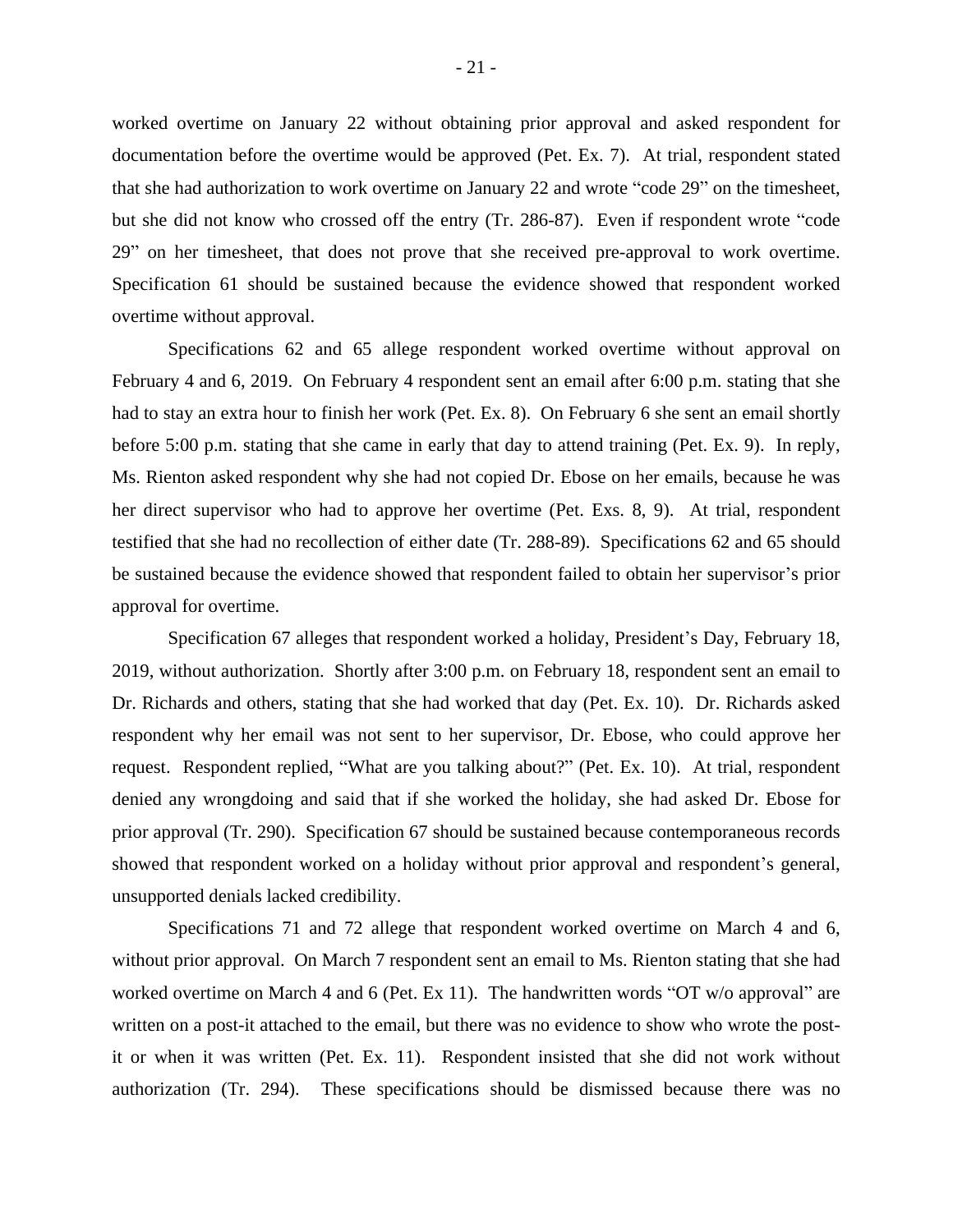evidence, such as a contemporaneous email from a supervisor, stating that respondent had failed to receive approval for overtime.

### **Falsifying timesheets**

Ms. Mody testified that respondent and other employees entered their time by writing on their timesheets when they arrived for work (Tr. 155). Petitioner alleges that respondent falsified timekeeping records on 11 occasions from July 2018 to January 2019, when she arrived for work late but wrote on her timesheet that she was on time (ALJ Ex. 2; specifications 5, 6, 10, 20, 21, 26, 35, 38, 40, 41, 55). To prove these specifications, petitioner relied primarily on respondent's timesheets and contemporaneous emails from supervisors who reported that respondent was not at work after 9:00 a.m., when they went on their morning rounds.

Respondent insisted that she was at work on time and that she never saw anyone coming around to check whether employees in her department were there on time (Tr. 248). For example, respondent testified that she correctly wrote on her timesheet that she reported to work on time on November 9 and she protested that somebody later changed the timesheet to indicate that she had an unexcused lateness (Tr. 255). She further testified that there were times when she arrived at work at 9:00 a.m. and was not at her desk because she went to get coffee, spoke with colleagues in the laboratory, or was in the bathroom (Tr. 271-73).

Mr. Artis, a long-time co-worker, testified that he worked across the hall from respondent, she was there all the time, she did not go away from her workstation for long periods of time, and supervisors "very infrequently" made rounds to see who was working (Tr. 338). However, Mr. Artis conceded that employees were supposed to note on their timesheets when they were late for work and he never saw respondent's timesheets (Tr. 350-51).

These specifications should be sustained, in part. For two dates, July 17 and 18, 2018, petitioner alleges that a supervisor went on rounds once between 9:00 and 9:30 a.m. and respondent was not seen by staff or found by a supervisor during rounds (ALJ Exhibit 2, specifications 5, 6). Petitioner relied on an email from Dr. Ebose stating that when he made his rounds on between 9:00 and 9:30 a.m., "none of your staff saw you and you were not in your office (July 17) and "you were not found and no one" saw you (July 18) For a third date, January 3, 2019, the petition alleges that respondent falsified her timesheet by writing that she was at work at 9:00 a.m., but she was "not seen or found by staff or a supervisor" at 9:30 a.m.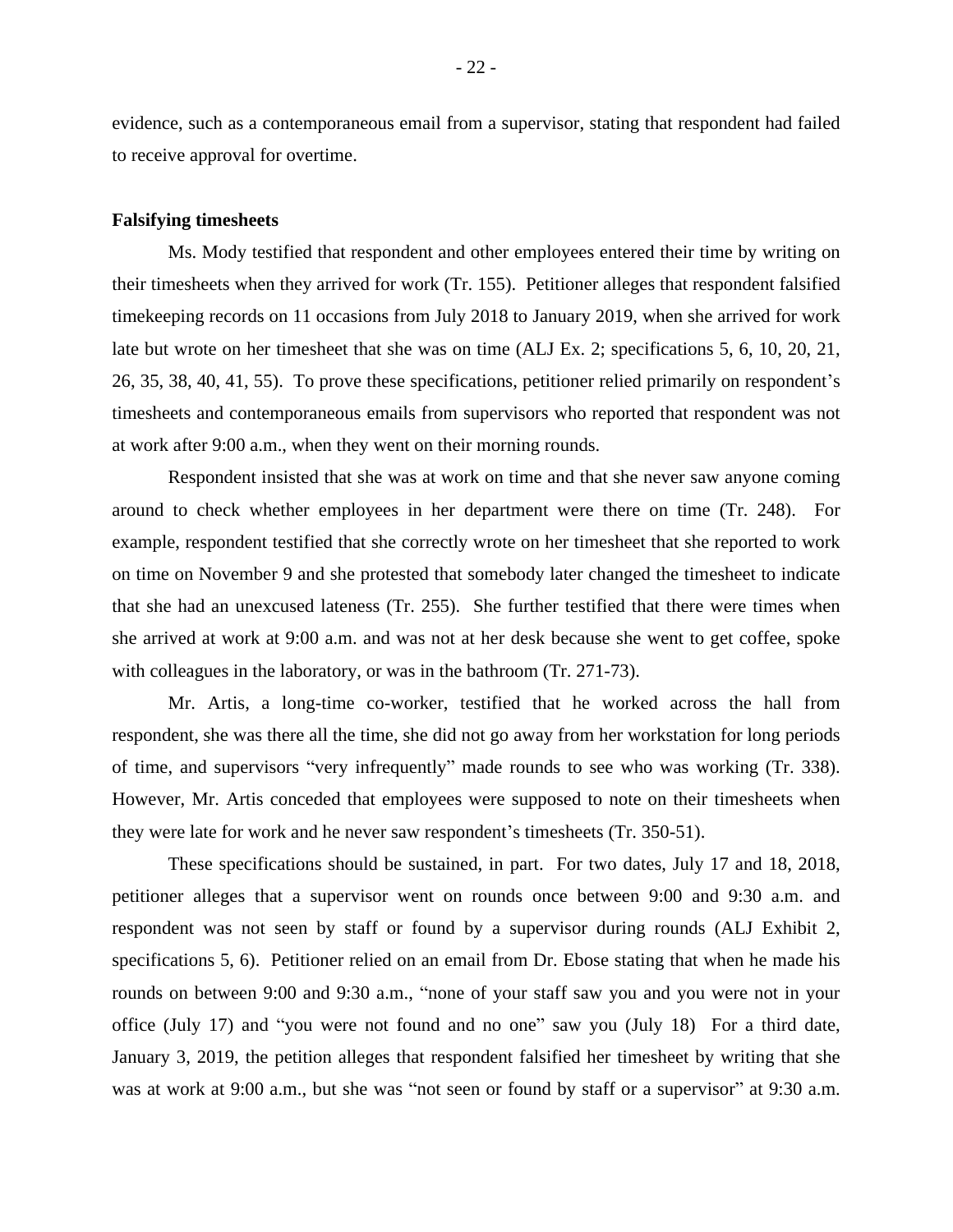when Ms. Rienton went on her rounds (ALJ Ex. 2, specification 55). Allegations that respondent was not at her worksite at the precise time that a supervisor made one visit to the location, do not prove that respondent falsified her timesheet. Despite testimony from Ms. Mody that it was uncommon for employees to get coffee or go the bathroom shortly after arriving at work at 9:00 a.m., it is plausible that respondent happened to be away from her desk at the precise time that a supervisor visited her work site (Tr. 182). Assertions that "no one" saw respondent, do not make up for the deficiency of proof because petitioner did not prove who the supervisors talked to, when they talked, or what they said. Specifications 5, 6, and 55 should be dismissed.

For the remaining dates, petitioner's evidence was more persuasive. There is a contemporaneous report from Dr. Ebose who saw respondent arriving 40 minutes late on August 3, 2018 (Pet. Ex. 34). For October 24, October 26, November 9, November 19, November 21, November 26, and November 27, 2018, petitioner presented contemporaneous reports from Ms. Rienton noting that respondent was not in her office or the laboratory at two separate times between 9:00 and 9:30 a.m. on each date (Pet. Exs. 35-37). Under these circumstances, it is less likely that respondent happened to step away from her desk and the laboratory twice within the span of 30 minutes when a supervisor went looking for her. It is more likely that respondent was not at work. Respondent's general denials and claims that supervisors never made rounds, were not credible. *See, e.g., Dep't of Finance v. Zindel*, OATH Index No. 1310/07 at 12 (June 22, 2007) (evidence that colleagues went looking for employee, but could not find her, sufficient to prove that employee was not at work); *Admin. for Children's Services v. Camara,* OATH Index No. 285/04, at 13-14 (Feb. 2, 2004), *modified on penalty*, Comm'r Dec. (May 20, 2004), *aff'd*, NYC Civ. Serv. Comm'n Item No. CD 06-117-SA (Nov. 14, 2006) (misconduct found where employee away from desk without authorization for at least 20 minutes).

Petitioner proved that respondent wrote on her timesheet, on eight occasions, that she arrived for work at 9:00 a.m., but she was not at her worksite at that time. Thus, respondent falsified each timesheet and specifications 10, 20, 21, 26, 35, 38, 40, and 41 should be sustained.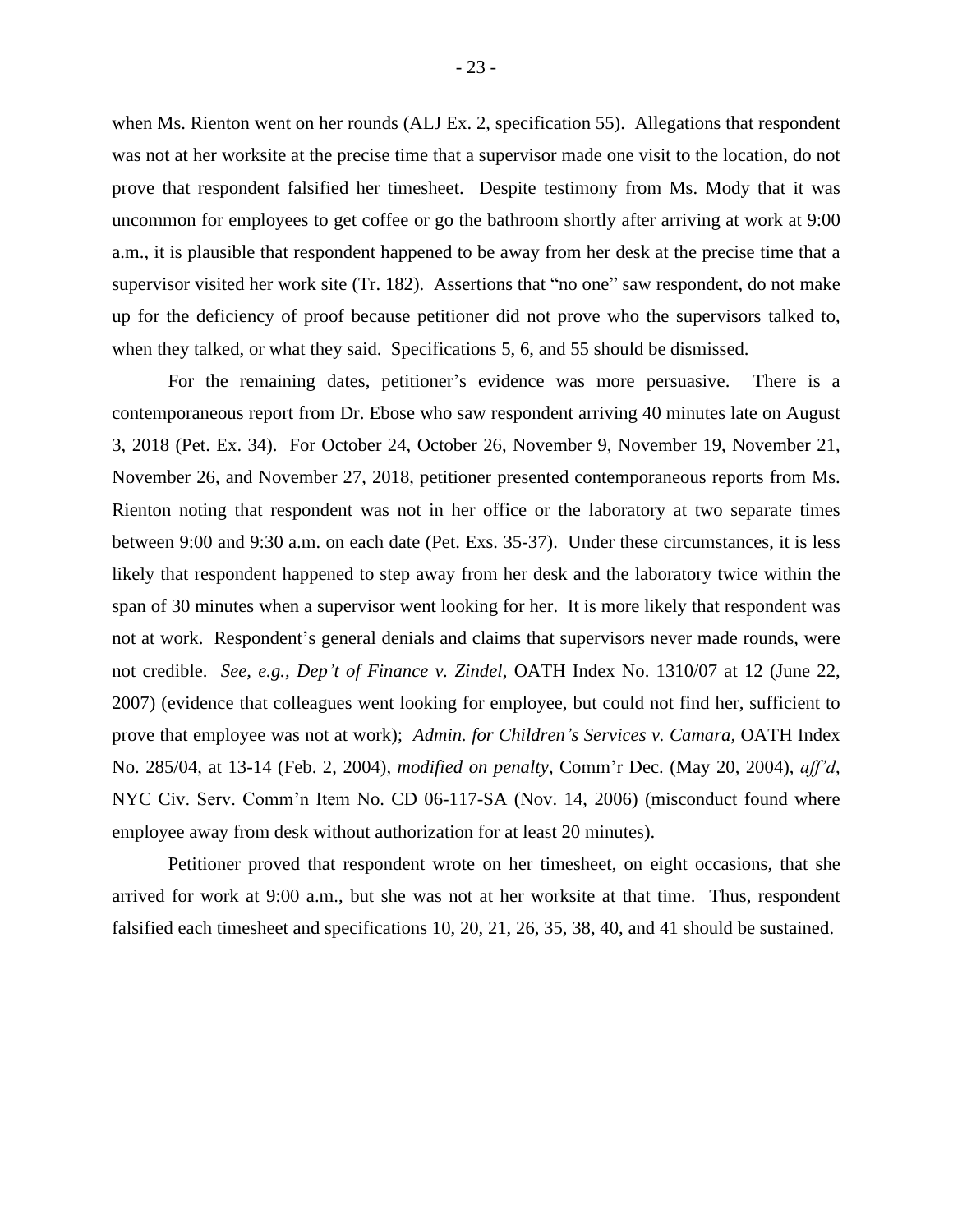# **Removing timesheet from a designated area without approval**

Petitioner alleges that respondent removed her timesheet from a designated area without permission on one occasion (ALJ Ex. 2, specification 80). Ms. Mody testified that timesheets were kept in a central location where employees could sign in or out (Tr. 155). On September 6, 2019, respondent's new supervisor, Mr. Jibowu, sent her an email reminding her of a discussion they had regarding removal of her timesheet and the need to document her arrival time correctly. Mr. Jibowu noted that during the previous day he noticed that respondent's timesheet was missing and at the end of her tour he saw her returning the timesheet to its proper place (Pet. Ex. 51). Respondent generally denied the allegations (Tr. 306). Specification 80 should be sustained. Ms. Mody's testimony and credible contemporaneous documentary evidence proved that the timesheet was supposed to remain in a specific location, a supervisor discussed that procedure with respondent, and she violated that procedure.

# **AWOL**

Petitioner alleges that respondent left her worksite without approval on April 22, 2019 (ALJ Ex. 2, specification 79). This specification should be dismissed. The evidence showed that respondent refused to run a flu test as ordered on April 22; she put in a request to take three hours annual leave that afternoon, which was not approved; she was relieved of duty without pay; and she was directed to report to petitioner's Office of Labor Relations the next day (Tr. 300, 305; Pet. Ex. 32; Resp. Ex. D; ALJ Ex. 2, specification 77). Based on this evidence, petitioner failed to prove that respondent was AWOL.

The petition also alleges that respondent was AWOL on August 7, 8, and 10, 2019 (ALJ Ex. 2, specification 83). This specification should be dismissed. Respondent testified and offered documentary evidence to show that she was out sick on those dates and had notified her laboratory (Tr. 309-12; Resp. Ex. E). Though petitioner presented timesheets with "code 06," indicating that respondent was "absent without pay" on each of the dates at issue, there was no other testimony or documents offered to show that she did not call in or that she was AWOL.

# **Excessive lateness and absenteeism**

The petition alleges that respondent was excessively late on 25 occasions for a total of 922 minutes from July 2018 to March 2019 (ALJ Ex. 2, specification 84). To prove the charge,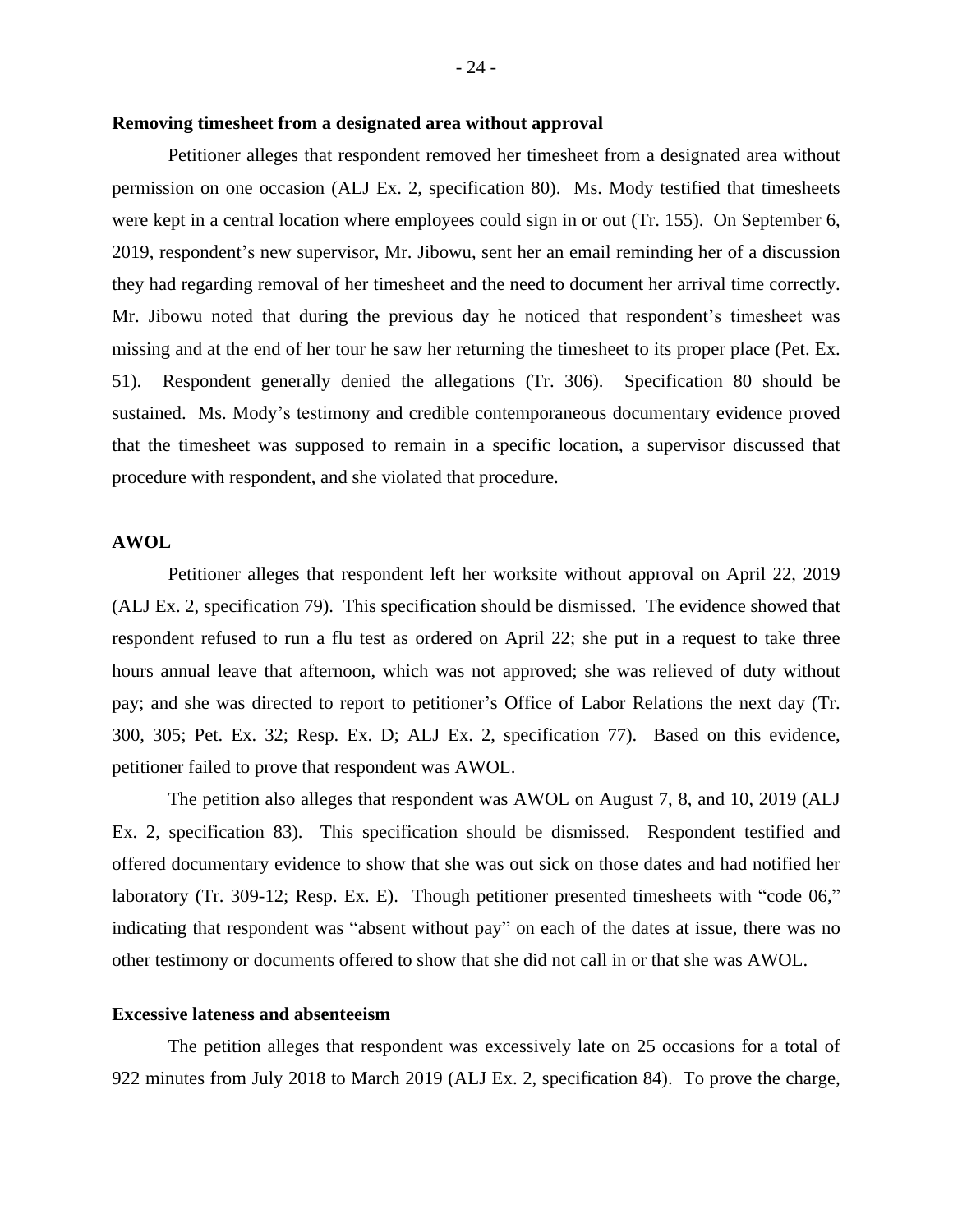petitioner relied primarily on emails, respondent's timesheets, and Operating Procedure 20-2, which defines excessive lateness as more than three occasions or more than 30 minutes in a month (Pet. Exs. 13-17, 20-21, 44; Tr. 135). Respondent denied the allegations (Tr. 312).

This specification should be sustained, in part. The evidence showed the respondent was excessively late in the months of August, October, November, and December 2018. In each of those months, respondent was either late on more than three occasions or late more than 30 minutes. As noted, respondent arrived two hours late on August 1, 2018, because she changed her shift without prior approval and her supervisor saw her arrive 40 minutes late on August 3, 2018. Respondent was a total of 50 minutes late in October 2018, when she falsified her times sheets on two occasions; and she was late on seven occasions, for a total of more than 120 minutes, when she falsified her timesheets in November 2018. Petitioner also presented timesheets that showed respondent was late on three occasions for a total of 80 minutes in December 2018 (Pet. Ex. 14-16; Tr. 117, 120, 123-24, 126).

Petitioner failed to prove that respondent was excessively late in July and September 2018 or in January or March 2019, as alleged in the petition. For each of those months, petitioner did not offer relevant timekeeping records or show that respondent falsified her timesheets (Pet. Exs. 20, 53).

The petition alleges that respondent was excessively absent on 11 occasions for 15 days from December 2018 to November 2019 (ALJ Ex. 2, specification 85). This specification should be sustained, in part. Petitioner's Operating Procedure 20-10 states that a supervisor may conduct counseling with an employee who has three unscheduled absences, or two such absences before or after a regular day off, within six months, and if the employee fails to take corrective action a warning letter may be issued (Pet. Ex. 45). However, in more serious cases, disciplinary charges may be brought without counseling or a warning letter (Pet. Ex. 45).

Here, petitioner proved that during the last six months of 2019, respondent took six unscheduled days off (July 17, July 22, August 11, September 20, November 5, and November 8) and each of those absences was before or after a regularly scheduled day off (Pet. Ex. 53).<sup>3</sup>

 $3$  The petition includes a schedule of other days that respondent was supposedly absent, but petitioner failed to prove those additional allegations (ALJ Ex. 2, Schedule C). For example, the list of alleged absences includes nearly all the days that respondent was late for work, which were previously addressed in specification 84 (ALJ Ex. 2, Schedule B). The list includes three dates in January 2019 for which no timesheets were offered.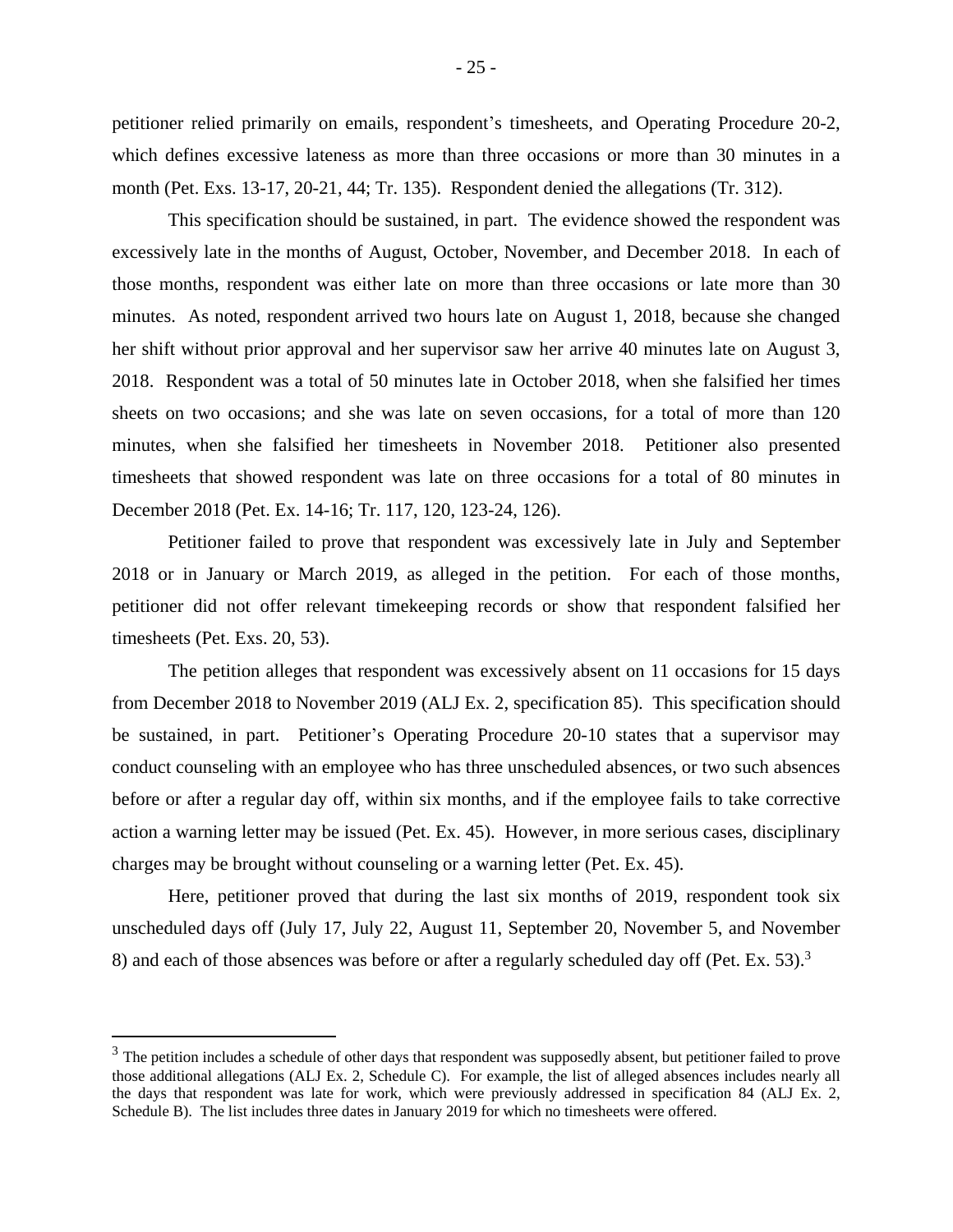Respondent argued that she never received required counseling. However, as noted, petitioner has discretion to impose discipline where there is a serious attendance problem. Respondent had three times the number of unscheduled absences deemed excessive under petitioner's policy. Because all those absences occurred before or after a regularly scheduled day off, petitioner had discretion to treat this as misconduct. Specification 85 should be sustained.

#### **Failure to provide certificate of dispositions for two arrests**

The petition alleges that respondent failed to provide a certificate of disposition regarding arrests that occurred on March 3 and 26, 2018 (ALJ Ex. 2, specifications 59, 60). These specifications should be dismissed.

Ms. Mody testified that petitioner receives automatic notifications when employees are arrested and despite repeated requests, respondent failed to provide certificate of dispositions for arrests that occurred on March 3 and 26, 2018 (Tr. 162-63). According to Ms. Mody, when she asked respondent about the arrests, respondent replied by asking how that information had been obtained and denying that she had been arrested (Tr. 163). In response to a January 15, 2019, email requesting more information about two docket numbers, respondent replied that she did not have any information about any incident in March 2018 (Pet. Ex. 23). At trial, respondent testified that she did not know anything about any March 2018 arrests (Tr. 285-86).

There is no dispute that employees are required to notify petitioner of any arrests and provide documents regarding the disposition of those arrests (Tr. 162-63; Pet. Ex. 48). To show that an employee violated that rule, an agency must prove that the employee was arrested. *See Dep't of Environmental Protection v. Rodriguez*, OATH Index No. 1438/08 at 6 (Apr. 29, 2008), *modified on penalty*, Comm'r Dec. (May 15, 2008) (failure to report an arrest charge sustained based on unrebutted testimony of investigator who arrested employee); *Transit Auth. v. Middleton*, OATH Index No. 258/05 at 5 (Jan. 13, 2005), *aff'd*, NYC Civ. Serv. Comm'n Item No. CD06-26-SA (Feb. 17, 2006) (failure to report arrest proved, in part, based on records from Office of Court Administration). Petitioner cited to two docket numbers but did not present any other evidence to prove that respondent had been arrested. Indeed, Ms. Mody conceded at trial that she had no further details regarding the arrests that respondent allegedly failed to report (Tr. 164-65). Under these circumstances, petitioner did not meet its burden of proving that respondent failed to report an arrest.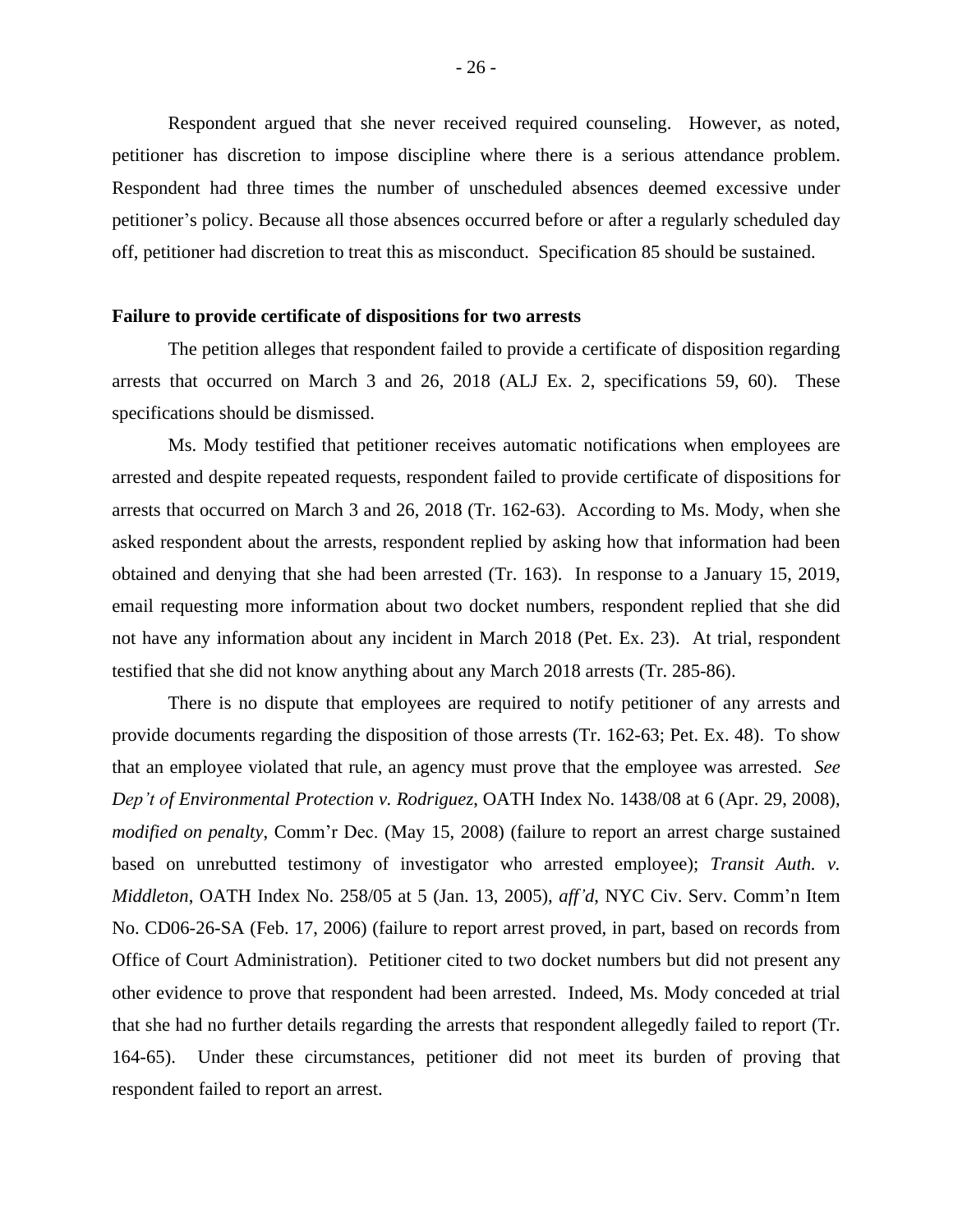# **FINDINGS AND CONCLUSIONS**

- 1. Respondent committed misconduct by repeatedly failing to perform tasks that were assigned to her, as alleged in specifications 1, 2, and 3.
- 2. Respondent committed insubordination when she refused to perform assigned tasks as alleged in specifications 30, 36, 56, 69, 77, and 78.
- 3. Respondent repeatedly disobeyed orders to obtain pre-approval for overtime and holidays, as alleged in specifications 4, 19, 23, 32, 42, 43, 50, 61, 62, 65, and 67.
- 4. Respondent repeatedly falsified timesheets when she indicated that she arrived at her regularly scheduled time of 9:00 a.m., but the evidence showed that she was late for work, as alleged in specifications 10, 20, 21, 26, 35, 38, 40, and 41.
- 5. Respondent committed misconduct when she removed her timesheet from its designated area without approval, as alleged in specification 80.
- 6. Respondent committed misconduct when she changed her shift without prior approval, and made false statements to a supervisor, as alleged in specifications 8, 9, and 73.
- 7. Respondent committed misconduct when she sent discourteous emails to supervisors, as alleged in specifications 25, 31, 34, 57, 58, 70, 74, and 76.
- 8. Respondent committed misconduct when she repeatedly failed to include supervisors on emails, as alleged in specifications 18, 33, 44, 46, 54, 63, 64, 66, 68, and 82.
- 9. Specifications 84, which alleged that respondent was excessively late, should be sustained in part.
- 10. Specification 85, which alleged that respondent was excessively absent, should be sustained in part.
- 11. Petitioner failed to prove the remaining specifications, which should be dismissed.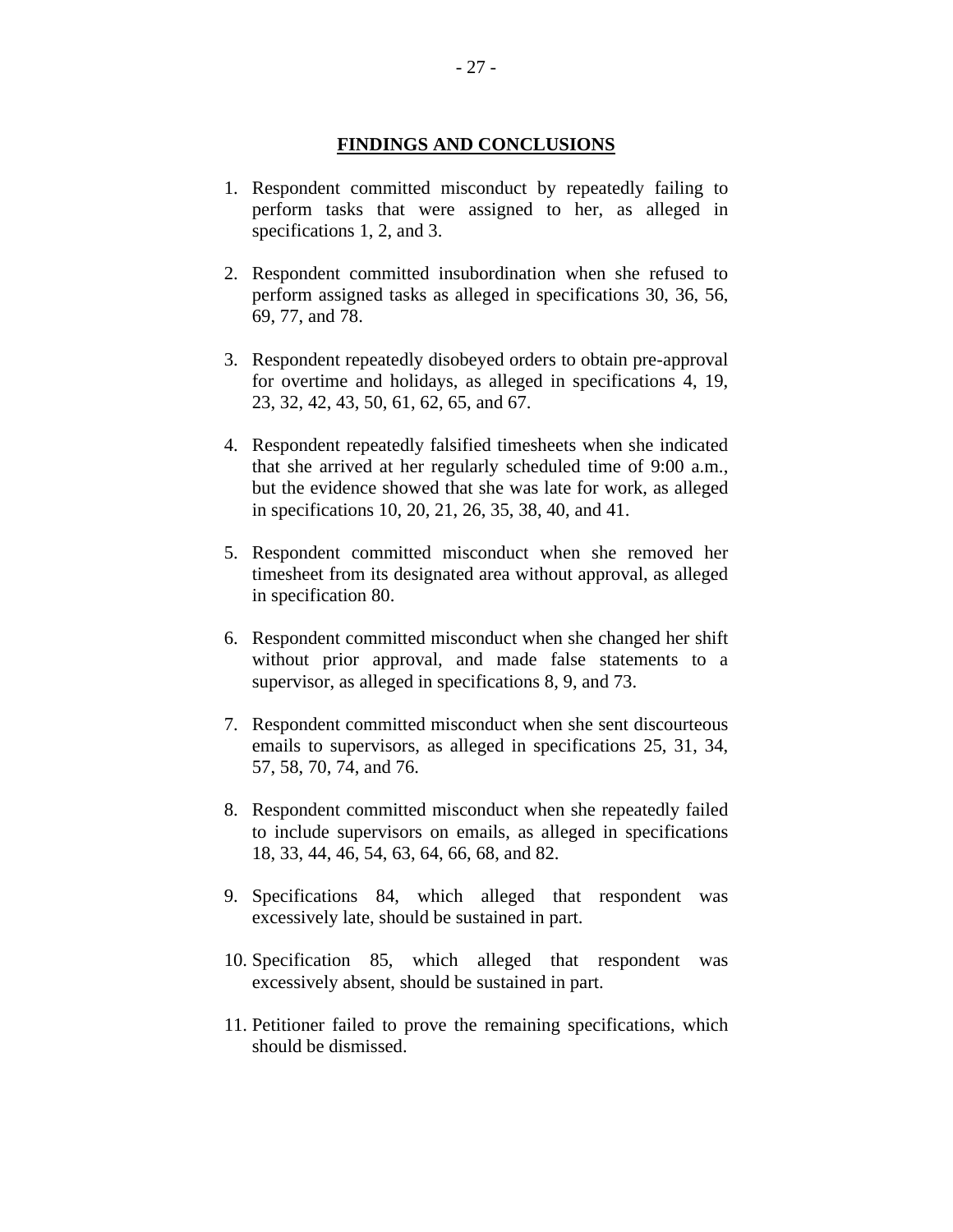#### **RECOMMENDATION**

After finding that respondent committed misconduct, I requested and received her disciplinary history and recent performance evaluations. Petitioner hired respondent in November 2013.In April 2018, respondent accepted a 60-day penalty for the record, which included a 30-day suspension for multiple acts of misconduct, including falsification of timesheets, insubordination, and discourteous emails. Respondent's recent performance evaluations are uneven. Though she received high ratings for her knowledge of procedures and ability to operate laboratory equipment, she received ratings of "needs improvement" for teamwork, professionalism, and punctuality.

Petitioner now seeks termination of respondent's employment. That is appropriate. Respondent has the qualifications and experience to work in a laboratory. She has a master's degree in Health Care Administration, is licensed by New York State to work as a laboratory technologist, and she has worked at two other hospitals (Tr. 221-22). However, petitioner has shown that it can no longer trust respondent to work in its laboratories.

The evidence established that respondent committed more than 50 acts of misconduct over the span of 16 months beginning in July 2018. Respondent failed or outright refused to perform tasks assigned to her; repeatedly arrived late for work; was excessively absent; falsified timesheets; ignored orders to obtain approval for shift changes or overtime; and treated supervisors with disdain by refusing to include them on emails or insulting them in other emails. Moreover, respondent recently served a substantial penalty for nearly identical misconduct. At trial, respondent showed no inclination to change. Instead, she continued to make baseless allegations against supervisors.

The hospital's mission is to care for patients. To fulfill that mission, petitioner needs reliable employees who can interact with their colleagues in a professional manner. Under similar circumstances, where a hospital employee demonstrates an intractable refusal to perform fundamental job duties and an unwillingness to acknowledge supervisors' authority, this tribunal has consistently held that termination of employment is appropriate. *See Health & Hospitals Corp. (Bellevue Hospital Ctr.) v. Tanvir*, OATH Index No. 797/10 at 8-9 (Dec. 17, 2009) (termination of employment recommended where employee refused assignments and was absent without authorization); *Health & Hospitals Corp. (Coler-Goldwater Specialty Hospital & Nursing Facility) v. Ramsey*, OATH Index No. 1248/05 at 22 (Nov. 9, 2005) (termination of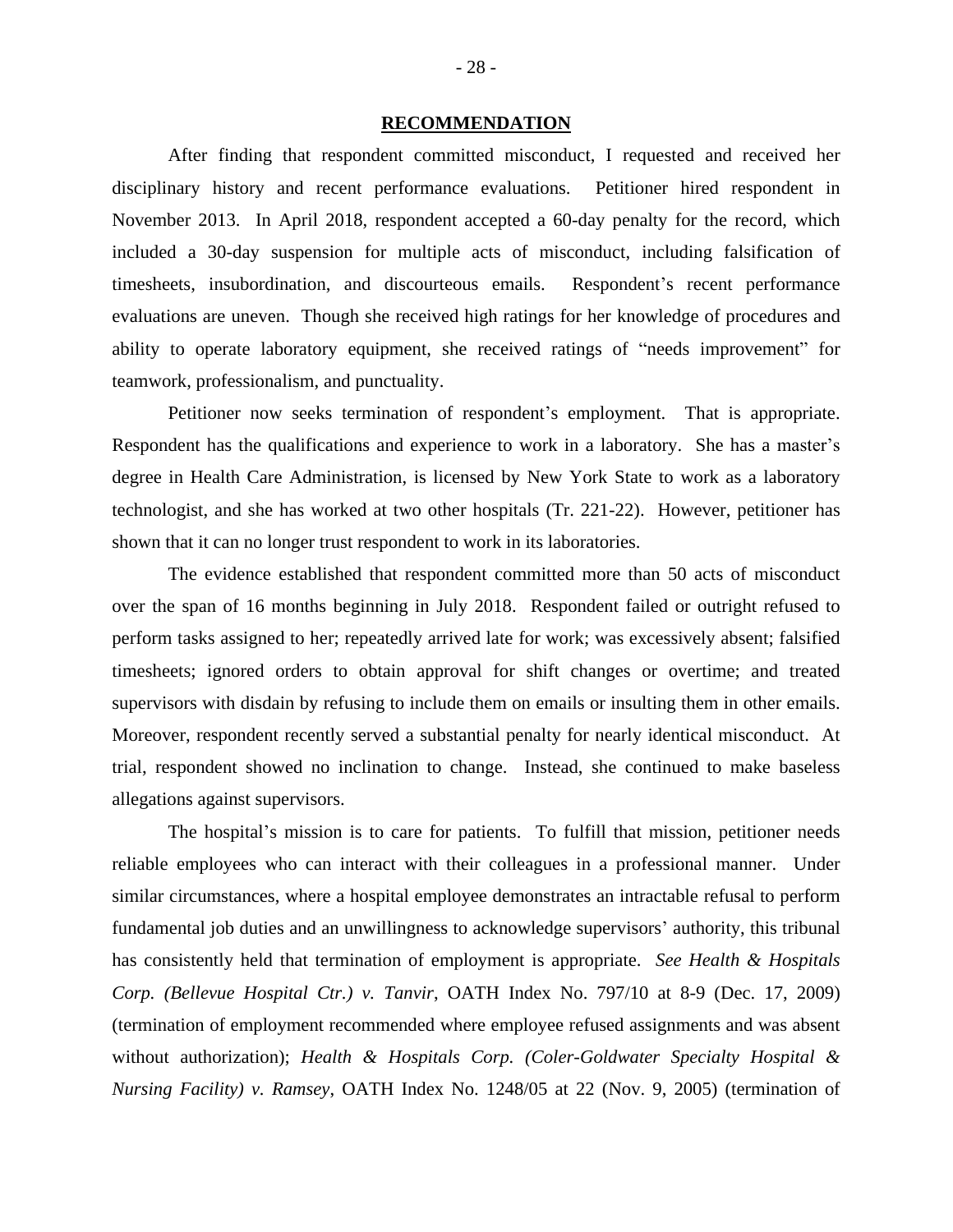employment recommended, noting that employee "appeared indifferent that his behavior was insubordinate or had negative ramifications on the workplace"); *see also Health & Hospitals Corp. (Queens Health Ctr.) v. Whitaker*, OATH Index No. 486/18 at 12 (May 11, 2018) (termination of employment recommended where employee with a prior disciplinary record was discourteous to patients and instigated an altercation with a co-worker).

In sum, based on respondent's pervasive acts of misconduct and prior, recent history of similar misconduct, I recommend termination of her employment.

> Kevin F. Casey Administrative Law Judge

April 21, 2021

SUBMITTED TO:

**EBONÉ M. CARRINGTON,** *Chief Executive Officer and Chief Operating Officer*

APPEARANCES:

**JADE EDWARDS, ESQ***. Attorney for Petitioner*

**RICARDO AQUIRRE, ESQ.** *Attorney for Respondent*